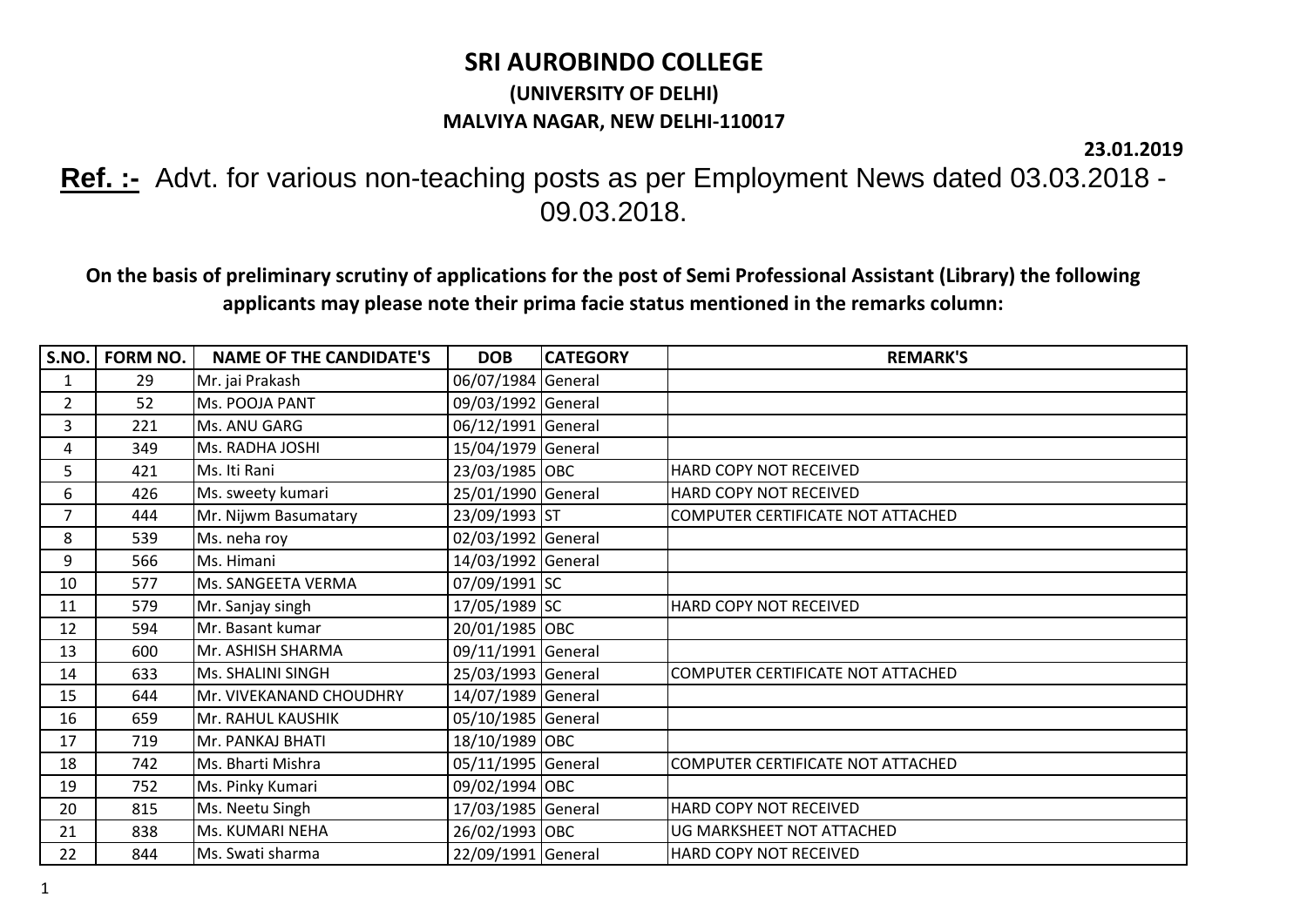| S.NO. | <b>FORM NO.</b> | <b>NAME OF THE CANDIDATE'S</b> | <b>DOB</b>         | <b>CATEGORY</b> | <b>REMARK'S</b>                         |
|-------|-----------------|--------------------------------|--------------------|-----------------|-----------------------------------------|
| 23    | 867             | Ms. HEMA ADHIKARI              | 15/08/1986 General |                 |                                         |
| 24    | 869             | Ms. FARHEEN                    | 26/01/1994 General |                 |                                         |
| 25    | 872             | Ms. LALITA                     | 07/08/1985 General |                 |                                         |
| 26    | 884             | Ms. SHAMEEM                    | 04/06/1994 General |                 | COMPUTER CERTIFICATE NOT ATTACHED       |
| 27    | 905             | Mr. ASHWANI KUMAR GAUTAM       | 31/10/1988 General |                 | HARD COPY NOT RECEIVED                  |
| 28    | 915             | Ms. RENUKA VERMA               | 12/12/1984 General |                 |                                         |
| 29    | 926             | Ms. PRIYANKA SHARMA            | 08/03/1990 General |                 | HARD COPY NOT RECEIVED                  |
| 30    | 942             | Ms. NEHA SRIVASTAVA            | 02/01/1985 General |                 |                                         |
| 31    | 970             | Ms. DAPINDER KAUR              | 03/10/1990 General |                 | HARD COPY NOT RECEIVED                  |
| 32    | 973             | Ms. KUMARI CHANCHALA           | 15/02/1987 SC      |                 | HARD COPY NOT RECEIVED                  |
| 33    | 995             | Ms. KAVITA CHAUHAN             | 23/09/1992 General |                 | COMPUTER CERTIFICATE NOT ATTACHED       |
| 34    | 1005            | Ms. Rajni Sharma               | 15/04/1983 General |                 |                                         |
| 35    | 1016            | Ms. SUGANDHA SAXENA            | 08/01/1988 General |                 |                                         |
| 36    | 1030            | Mr. RAKESH KUMAR               | 05/06/1989 General |                 |                                         |
| 37    | 1040            | Ms. RENU                       | 13/04/1988 General |                 |                                         |
| 38    | 1081            | Ms. Pooja Uniyal               | 16/09/1991 General |                 | LESS THAN 50% MARKS IN UG LEVEL         |
| 39    | 1132            | Ms. SONAM                      | 28/01/1990 General |                 |                                         |
| 40    | 1149            | Ms. NEETU KUMARI               | 23/02/1988 General |                 | COMPUTER CERTIFICATE LESS THAN 6 MONTHS |
| 41    | 1154            | Mr. VIPIN KAUSHIK              | 01/06/1991 General |                 |                                         |
| 42    | 1193            | <b>Ms. RIMPY KUMARI</b>        | 27/03/1995 PH(OH)  |                 |                                         |
| 43    | 1236            | Mr. varun uniyal               | 02/01/1987 General |                 | HARD COPY NOT RECEIVED                  |
| 44    | 1254            | Mr. BHAUDDIN KHAN              | 01/01/0191 General |                 |                                         |
| 45    | 1268            | Ms. HEMLATA                    | 27/03/1989 General |                 |                                         |
| 46    | 1270            | Mr. YOGESH KUMAR               | 19/07/1984 General |                 |                                         |
| 47    | 1281            | Mr. JITESH MEENA               | 17/03/1990 ST      |                 | HARD COPY NOT RECEIVED                  |
| 48    | 1300            | Ms. aparajita ghosh            | 06/03/1991 General |                 | COMPUTER CERTIFICATE NOT ATTACHED       |
| 49    | 1363            | Ms. AARTI                      | 01/04/1990 SC      |                 | LESS THAN 50% MARKS IN UG LEVEL         |
| 50    | 1372            | Ms. KAVITA                     | 02/10/1990 SC      |                 | COMPUTER CERTIFICATE NOT ATTACHED       |
| 51    | 1379            | Ms. Shashi                     | 07/03/1990 General |                 |                                         |
| 52    | 1391            | Ms. Pooja                      | 17/06/1980 SC      |                 |                                         |
| 53    | 1394            | Ms. DIPTI CHAUHAN              | 20/07/1992 General |                 | COMPUTER CERTIFICATE NOT ATTACHED       |
| 54    | 1396            | Ms. Divya Kushwaha             | 02/09/1993 General |                 |                                         |
| 55    | 1475            | Mr. surendra kumar meena       | 08/11/1982 ST      |                 | <b>OVERAGE</b>                          |
| 56    | 1478            | Mr. KHALIK HUSSAIN             | 01/01/1994 General |                 |                                         |
| 57    | 1495            | Ms. BHARTI SHARMA              | 30/03/1989 General |                 | COMPUTER CERTIFICATE LESS THAN 6 MONTHS |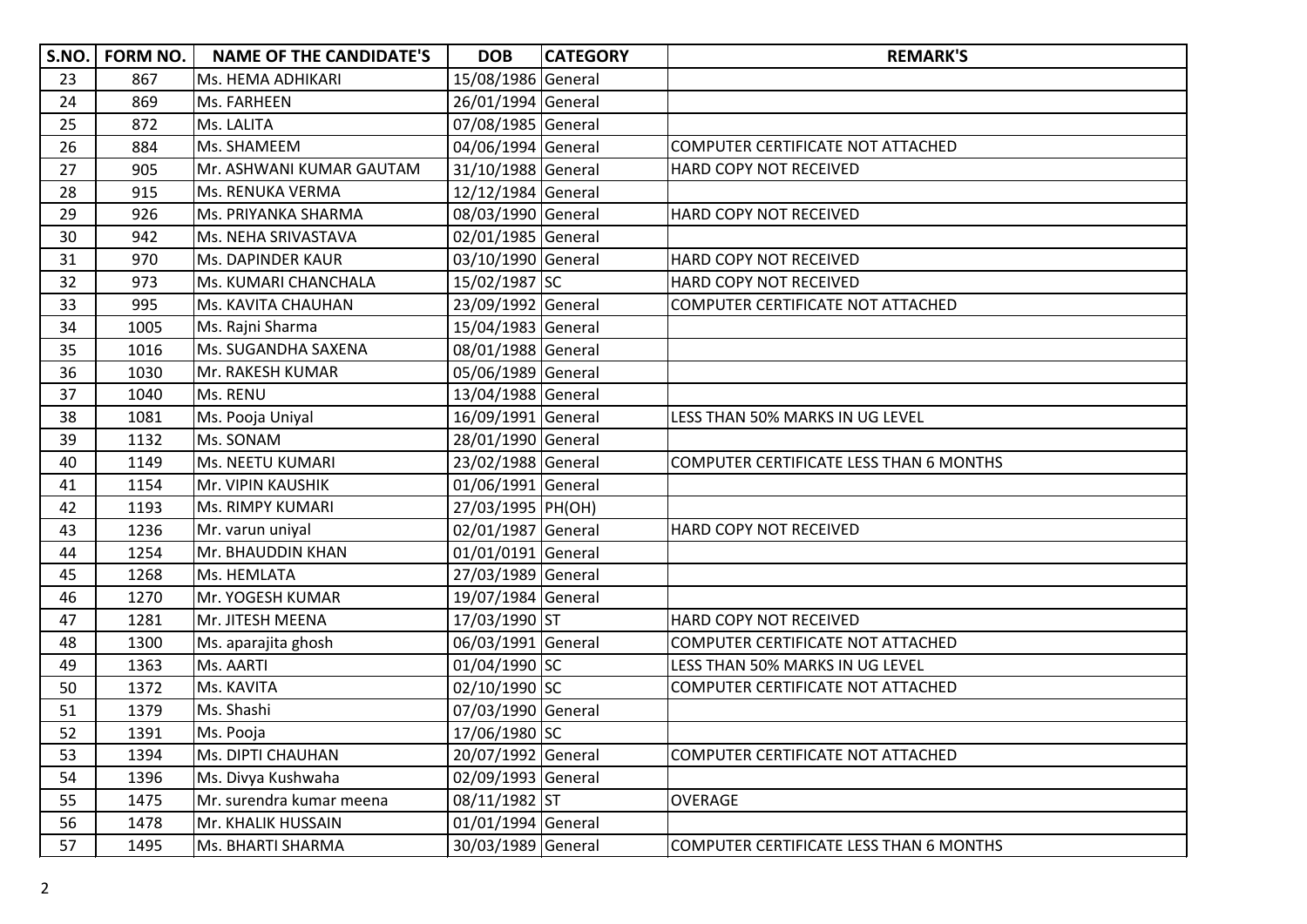|    | S.NO.   FORM NO. | <b>NAME OF THE CANDIDATE'S</b> | <b>DOB</b>         | <b>CATEGORY</b> | <b>REMARK'S</b>                   |
|----|------------------|--------------------------------|--------------------|-----------------|-----------------------------------|
| 58 | 1503             | Mr. KAILASH                    | 06/02/1994 SC      |                 |                                   |
| 59 | 1509             | Mr. SHASHANK VARDHAN SINGH     | 02/09/1992 General |                 |                                   |
| 60 | 1510             | Ms. NUSHRAT PARWEEN            | 07/02/1992 General |                 |                                   |
| 61 | 1519             | Ms. CHITRA                     | 24/08/1991 General |                 |                                   |
| 62 | 1537             | Mr. Kavita Rani                | 15/08/1992 General |                 |                                   |
| 63 | 1569             | Mr. Parvesh sanwaria           | 12/04/1987 General |                 |                                   |
| 64 | 1580             | Mr. VINAY KUMAR                | 06/09/1987 General |                 |                                   |
| 65 | 1586             | Ms. JYOTI ARORA                | 13/10/1994 General |                 |                                   |
| 66 | 1588             | Ms. Nisha Kumari               | 07/04/1992 SC      |                 |                                   |
| 67 | 1591             | Ms. Darshana                   | 19/10/1983 General |                 |                                   |
| 68 | 1605             | Ms. NEHA GUPTA                 | 08/06/1991 General |                 | COMPUTER CERTIFICATE NOT ATTACHED |
| 69 | 1626             | Ms. P PREETIKA NAIR            | 21/05/1993 General |                 |                                   |
| 70 | 1663             | Ms. EKTA                       | 21/06/1996 General |                 |                                   |
| 71 | 1674             | Ms. SEEMA                      | 22/03/1986 General |                 | HARD COPY NOT RECEIVED            |
| 72 | 1696             | Ms. RAKHEE PANWAR              | 22/08/1985 General |                 |                                   |
| 73 | 1707             | Mr. INDER KUMAR                | 28/03/1990 SC      |                 | COMPUTER CERTIFICATE NOT ATTACHED |
| 74 | 1709             | Mr. NITIN KUMAR                | 12/12/1992 General |                 |                                   |
| 75 | 1722             | Mr. VIJAY MAHAKUL              | 28/12/1985 General |                 | HARD COPY NOT RECEIVED            |
| 76 | 1755             | Mr. ANJAR JAMAL                | 31/07/1989 General |                 |                                   |
| 77 | 1789             | Mr. VICKY PARCHA               | 15/02/1982 SC      |                 | HARD COPY NOT RECEIVED            |
| 78 | 1804             | Ms. Suman                      | 10/05/1988 General |                 | HARD COPY NOT RECEIVED            |
| 79 | 1842             | Ms. RUCHIKA                    | 14/04/1991 General |                 | HARD COPY NOT RECEIVED            |
| 80 | 1852             | Ms. POONAM                     | 06/03/1985 General |                 |                                   |
| 81 | 1898             | Ms. ANCHAL RANI                | 28/01/1991 General |                 | HARD COPY NOT RECEIVED            |
| 82 | 1899             | Ms. PUSHPA DEVI                | 26/10/1988 General |                 | HARD COPY NOT RECEIVED            |
| 83 | 1931             | Ms. SANDHYA SALUNIA            | 26/07/1990 SC      |                 |                                   |
| 84 | 1941             | Ms. SANGEETA                   | 21/11/1982 General |                 | <b>OVERAGE</b>                    |
| 85 | 1954             | Mr. Ashish kumar               | 08/08/1995 General |                 | HARD COPY NOT RECEIVED            |
| 86 | 1984             | Ms. Sanjana Santoshi           | 11/11/1994 SC      |                 | LESS THAN 50% MARKS IN UG LEVEL   |
| 87 | 1987             | Mr. DEEPAK MEENA               | 01/02/1988 ST      |                 |                                   |
| 88 | 1991             | Ms. NISHA PAL                  | 16/01/1989 General |                 | LESS THAN 50% MARKS IN UG LEVEL   |
| 89 | 2056             | Ms. PRIYANKA RAWAT             | 23/09/1993 General |                 |                                   |
| 90 | 2060             | Mr. SANJAY KUMAR SHARMA        | 13/08/1988 General |                 |                                   |
| 91 | 2079             | Ms. MONIKA TOMAR               | 01/01/1993 General |                 | <b>HARD COPY NOT RECEIVED</b>     |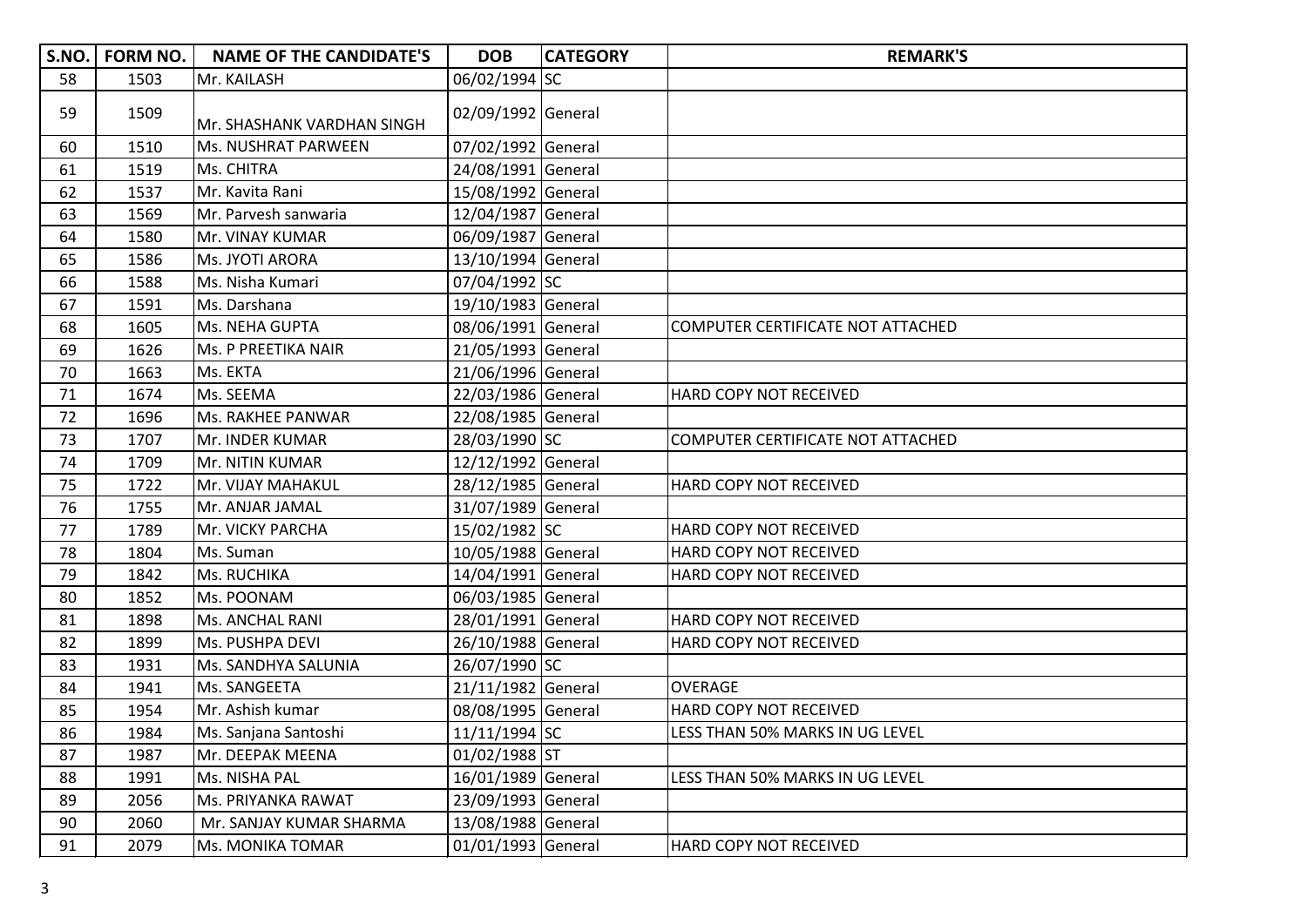|     | S.NO.   FORM NO. | <b>NAME OF THE CANDIDATE'S</b> | <b>DOB</b>         | <b>CATEGORY</b> | <b>REMARK'S</b>                               |
|-----|------------------|--------------------------------|--------------------|-----------------|-----------------------------------------------|
| 92  | 2110             | Mr. KAPIL SAGAR                | 01/05/1989 General |                 |                                               |
| 93  | 2111             | Ms. RASHMI PAL                 | 09/01/1997 General |                 | <b>BLIS MARKSHEET NOT ATTACHED</b>            |
| 94  | 2126             | Ms. ANURADHA SINGH             | 04/08/1990 General |                 | HARD COPY NOT RECEIVED                        |
| 95  | 2137             | Ms. SHIVANI SHARMA             | 31/01/1992 General |                 | HARD COPY NOT RECEIVED                        |
| 96  | 2152             | Ms. Shraddha                   | 10/09/1995 General |                 | COMPUTER CERTIFICATE NOT ATTACHED             |
| 97  | 2163             | Ms. Anjali sidhwani            | 19/03/1992 General |                 | COMPUTER CERTIFICATE NOT ATTACHED             |
| 98  | 2187             | Ms. SEEMA VASHIST              | 01/07/1984 General |                 |                                               |
| 99  | 2240             | Ms. KANUPRIYA                  | 05/07/1987 General |                 | HARD COPY NOT RECEIVED                        |
| 100 | 2261             | Ms. NIDHI NIMESH               | 23/08/1992 General |                 | COMPUTER CERTIFICATE NOT ATTACHED             |
| 101 | 2271             | Mr. Gopal kumar                | 20/09/1989 OBC     |                 |                                               |
| 102 | 2276             | Mr. PANKAJ KUMAR               | 16/01/1990 General |                 |                                               |
| 103 | 2378             | Ms. lakshmi                    | 06/10/1987 OBC     |                 |                                               |
| 104 | 2383             | Ms. MEENAKSHI THAKUR           | 27/07/1987 General |                 | HARD COPY NOT RECEIVED                        |
| 105 | 2385             | Mr. Rohit Kumar Arora          | 27/11/1990 General |                 |                                               |
| 106 | 2398             | Ms. Taiba                      | 01/10/1993 General |                 |                                               |
| 107 | 2425             | Mr. Sunil                      | 02/07/1993 General |                 |                                               |
| 108 | 2427             | Mr. AJIT TANWAR                | 24/07/1991 OBC     |                 |                                               |
| 109 | 2457             | <b>Ms. POONAM BHATI</b>        | 10/02/1989 General |                 |                                               |
| 110 | 2466             | Ms. Nootan                     | 05/07/1990 General |                 | <b>ESSENTIAL QUALIFICATIONS NOT COMPLETED</b> |
| 111 | 2479             | Ms. POONAM BHATI               | 10/02/1989 General |                 | <b>HARD COPY NOT RECEIVED</b>                 |
| 112 | 2495             | Ms. Monika Singh               | 24/05/1988 General |                 |                                               |
| 113 | 2516             | Ms. Rachna                     | 10/01/1984 SC      |                 |                                               |
| 114 | 2525             | Mr. SAURAV SHAYA               | 09/08/1992 OBC     |                 | HARD COPY NOT RECEIVED                        |
| 115 | 2530             | Mr. NITESH AGGARWAL            | 31/12/1992 General |                 | COMPUTER CERTIFICATE NOT ATTACHED             |
| 116 | 2560             | Ms. Preeti Bajaj               | 15/03/1985 General |                 | HARD COPY NOT RECEIVED                        |
| 117 | 2575             | Mr. MANOJ BAHUGUNA             | 07/10/1985 General |                 |                                               |
| 118 | 2576             | Mr. sumit sharma               | 09/04/1990 General |                 | HARD COPY NOT RECEIVED                        |
| 119 | 2579             | Ms. nisha                      | 29/07/1991 SC      |                 | COMPUTER CERTIFICATE NOT ATTACHED             |
| 120 | 2595             | Mr. kan singh                  | 20/04/1991 General |                 |                                               |
| 121 | 2626             | Ms. Renu Sharma                | 21/05/1987 General |                 |                                               |
| 122 | 2630             | Ms. SANGHMITRA GAUTAM          | 24/04/1990 General |                 |                                               |
| 123 | 2635             | Ms. RAGINI SHARMA              | 14/02/1988 General |                 | COMPUTER CERTIFICATE NOT ATTACHED             |
| 124 | 2636             | Mr. Sayyid Umar Farooq         | 18/07/1994 PH(OH)  |                 |                                               |
| 125 | 2649             | Mr. DHEERAJ SINGH NEGI         | 23/11/1987 General |                 | COMPUTER CERTIFICATE NOT ATTACHED             |
| 126 | 2653             | Ms. PREETI                     | 10/07/1991 General |                 |                                               |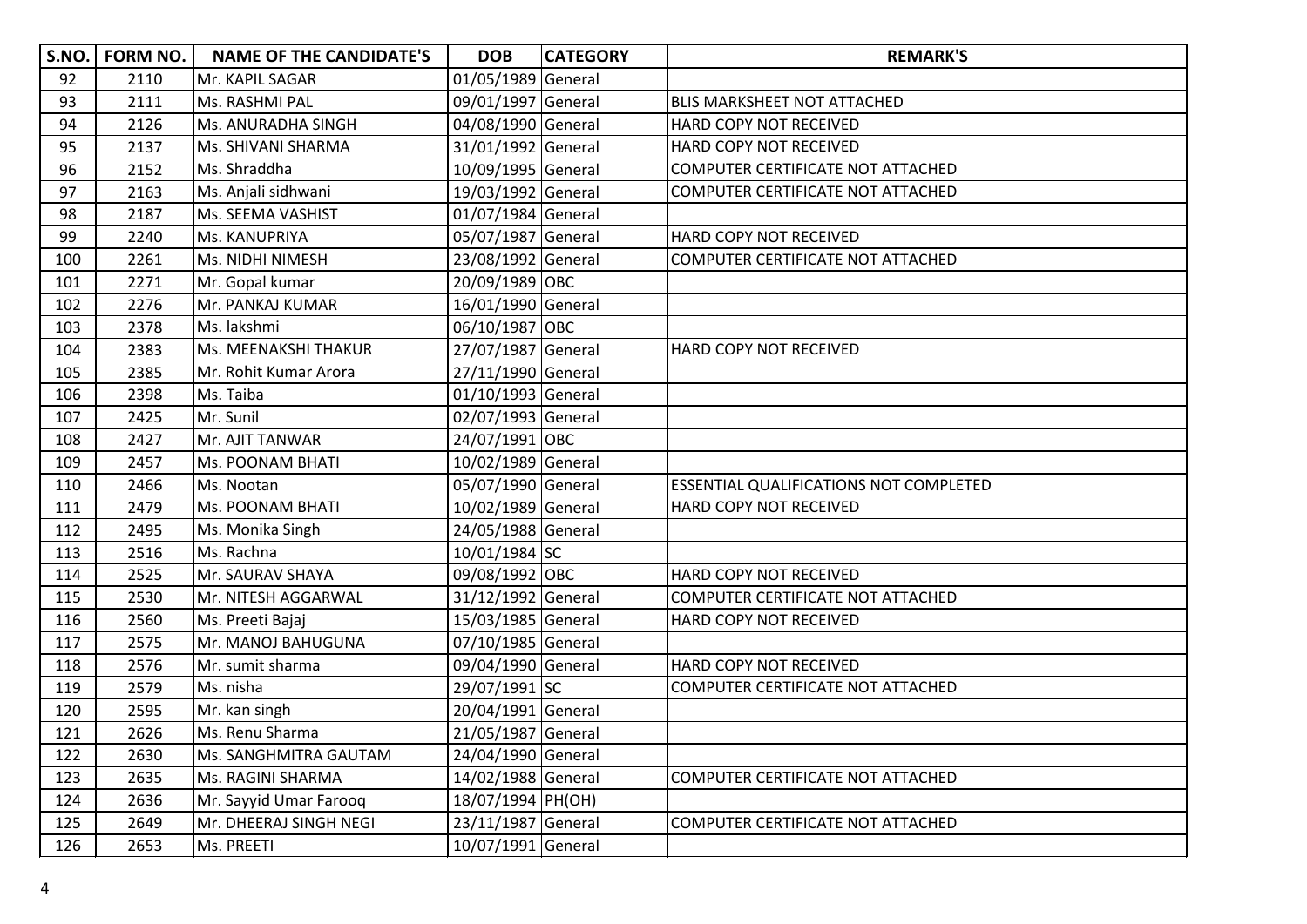| <b>S.NO.</b> | <b>FORM NO.</b> | <b>NAME OF THE CANDIDATE'S</b> | <b>DOB</b>         | <b>CATEGORY</b> | <b>REMARK'S</b>                                |
|--------------|-----------------|--------------------------------|--------------------|-----------------|------------------------------------------------|
| 127          | 2681            | Ms. APARNA KV                  | 05/05/1984 SC      |                 | <b>BLIS MARKSHEET NOT ATTACHED</b>             |
| 128          | 2696            | Mr. Jyotsana Bharti            | 20/11/1987 General |                 |                                                |
| 129          | 2697            | Ms. Jyoti Bisht                | 24/01/1990 General |                 |                                                |
| 130          | 2704            | Ms. JYOTI SINGH                | 05/01/1992 General |                 |                                                |
| 131          | 2708            | Ms. RITU MAINI                 | 28/03/1991 General |                 |                                                |
| 132          | 2712            | Ms. JYOTI                      | 15/11/1986 General |                 | <b>BLIS MARKSHEET NOT ATTACHED</b>             |
| 133          | 2731            | Mr. Lingsangmi Khongreiwo      | 05/03/1987 ST      |                 | COMPUTER CERTIFICATE NOT ATTACHED              |
| 134          | 2769            | Ms. Savitri Devi               | 01/07/1976 General |                 | HARD COPY NOT RECEIVED                         |
| 135          | 2777            | Ms. Savitri Devi               | 01/07/1976 General |                 | <b>OVERAGE</b>                                 |
| 136          | 2779            | Ms. Meenu Saini                | 11/01/1983 General |                 | LESS THAN 50% MARKS IN UG LEVEL                |
| 137          | 2791            | Ms. SUMAIYA MIRZA              | 03/03/1994 General |                 |                                                |
| 138          | 2865            | Ms. RITU RAWAT                 | 28/07/1992 General |                 |                                                |
| 139          | 2868            | Ms. Pooja Kumari               | 16/07/1994 General |                 |                                                |
| 140          | 2870            | Mr. SANJEET KUMAR              | 26/05/1992 General |                 |                                                |
| 141          | 2887            | Ms. SHEETAL                    | 24/01/1996 OBC     |                 | HARD COPY NOT RECEIVED                         |
| 142          | 2895            | Mr. KARAN SINGH                | 07/05/1993 General |                 |                                                |
| 143          | 2902            | Mr. MIHIR SAHA                 | 05/12/1990 SC      |                 | <b>COMPUTER CERTIFICATE LESS THAN 6 MONTHS</b> |
| 144          | 2956            | Ms. A U VIPANCHI               | 19/02/1992 General |                 | COMPUTER CERTIFICATE NOT ATTACHED              |
| 145          | 2980            | Mr. SHIPRA SINGH               | 06/01/1991 SC      |                 |                                                |
| 146          | 3011            | Ms. Shailee Ruhela             | 22/04/1986 General |                 |                                                |
| 147          | 3018            | Ms. SEEMA YADAV                | 20/11/1991 OBC     |                 | HARD COPY NOT RECEIVED                         |
| 148          | 3033            | Ms. JYOTI SINGH                | 26/11/1990 OBC     |                 |                                                |
| 149          | 3043            | Ms. PRIYA PANWAR               | 25/07/1991 General |                 |                                                |
| 150          | 3091            | Ms. SAIDA JABIN                | 17/09/1986 General |                 |                                                |
| 151          | 3120            | Ms. Nilofar                    | 17/05/1994 General |                 |                                                |
| 152          | 3127            | Ms. Shivani                    | 07/02/1993 General |                 |                                                |
| 153          | 3138            | Ms. Pallavi kumari             | 15/05/1998 OBC     |                 | <b>HARD COPY NOT RECEIVED</b>                  |
| 154          | 3164            | Ms. PAYAL                      | 10/01/1991 General |                 |                                                |
| 155          | 3172            | Ms. Saloni Priya               | 21/08/1995 General |                 | HARD COPY NOT RECEIVED                         |
| 156          | 3181            | Mr. MUTHUKUMAR N               | 01/02/1991 SC      |                 |                                                |
| 157          | 3196            | <b>Ms. TABASSUM KHATOON</b>    | 10/02/1987 OBC     |                 | COMPUTER CERTIFICATE LESS THAN 6 MONTHS        |
| 158          | 3253            | <b>Ms. SURKITI AHUJA</b>       | 26/07/1984 General |                 | LESS THAN 50% MARKS IN UG LEVEL                |
| 159          | 3261            | Mr. SURAJ RAM                  | 04/08/1990 OBC     |                 |                                                |
| 160          | 3289            | Mr. KAUSHAL KUMAR              | 18/07/1993 SC      |                 |                                                |
| 161          | 3323            | Mr. AMIT KUMAR JOSHIA          | 21/01/1990 SC      |                 | COMPUTER CERTIFICATE NOT ATTACHED              |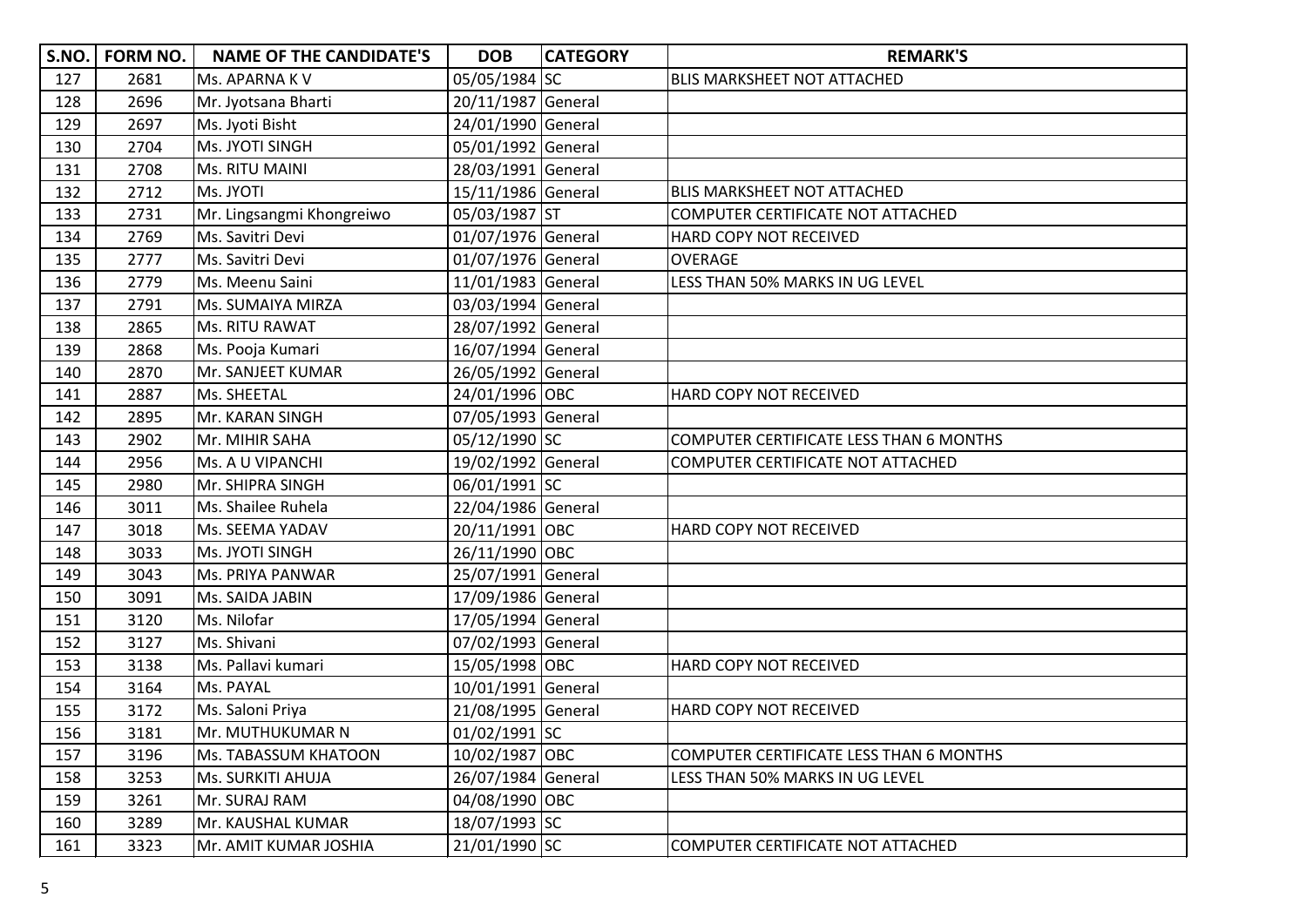| S.NO. | <b>FORM NO.</b> | <b>NAME OF THE CANDIDATE'S</b>  | <b>DOB</b>         | <b>CATEGORY</b> | <b>REMARK'S</b>                         |
|-------|-----------------|---------------------------------|--------------------|-----------------|-----------------------------------------|
| 162   | 3352            | Ms. Nazia Siddiqui              | 27/07/1987 General |                 |                                         |
| 163   | 3360            | Mr. Nikhil Kumar                | 26/10/1995 General |                 |                                         |
| 164   | 3417            | Ms. MEENA                       | 19/06/1988 OBC     |                 | HARD COPY NOT RECEIVED                  |
| 165   | 3444            | Mr. ARUN KUMAR VERMA            | 29/05/1991 SC      |                 |                                         |
| 166   | 3447            | Mr. SAURAV SHAKYA               | 09/08/1992 General |                 |                                         |
| 167   | 3495            | Mr. Gulzar navi                 | 23/01/1983 ST      |                 |                                         |
| 168   | 3531            | Mr. MANISH KUMAR                | 31/01/1996 SC      |                 | HARD COPY NOT RECEIVED                  |
| 169   | 3535            | Mr. MD MUSHFIQUE IMAM JAZBI     | 15/12/1992 General |                 |                                         |
| 170   | 3549            | Ms. LATA KUMARI                 | 28/05/1992 General |                 | COMPUTER CERTIFICATE NOT ATTACHED       |
| 171   | 3551            | Ms. PRERNA GOSWAMI              | 18/09/1994 General |                 | HARD COPY NOT RECEIVED                  |
| 172   | 3570            | Ms. SUNITA                      | 18/07/1992 General |                 | HARD COPY NOT RECEIVED                  |
| 173   | 3573            | Ms. SHARDA RANI                 | 03/05/1984 SC      |                 |                                         |
| 174   | 3574            | Ms. MEENAKSHI                   | 10/02/1992 SC      |                 | COMPUTER CERTIFICATE NOT ATTACHED       |
| 175   | 3576            | Ms. MEGHA                       | 18/05/1994 SC      |                 |                                         |
| 176   | 3603            | Mr. Pradeep Kumar               | 12/09/1992 OBC     |                 |                                         |
| 177   | 3623            | Mr. SUNIL KUMAR BAIRWA          | 10/05/1989 SC      |                 | HARD COPY NOT RECEIVED                  |
| 178   | 3647            | Mr. Deepak kumar                | 01/02/1991 General |                 |                                         |
| 179   | 3686            | Ms. MADHU MALIK                 | 26/08/1988 General |                 |                                         |
| 180   | 3704            | Ms. RITU                        | 11/08/1993 General |                 | COMPUTER CERTIFICATE NOT ATTACHED       |
| 181   | 3706            | Ms. Reena Gautam                | 02/05/1988 General |                 | LESS THAN 50% MARKS IN UG LEVEL         |
| 182   | 3715            | Mr. mohd shariq                 | 14/08/1984 OBC     |                 |                                         |
| 183   | 3738            | Ms. RAJUL SHARMA                | 10/02/1992 General |                 | HARD COPY NOT RECEIVED                  |
| 184   | 3743            | Ms. REENA                       | 18/06/1989 General |                 |                                         |
| 185   | 3756            | Mr. MANISH KUMAR                | 31/01/1996 SC      |                 | COMPUTER CERTIFICATE NOT ATTACHED       |
| 186   | 3757            | Ms. NISHA SHARMA                | 10/02/1991 General |                 |                                         |
| 187   | 3760            | Mr. NEERAJ KUMAR                | 25/07/1987 OBC     |                 |                                         |
| 188   | 3761            | Ms. madhu kumai                 | 14/12/1985 General |                 | HARD COPY NOT RECEIVED                  |
| 189   | 3763            | Ms. Naga Krishna Mayuri Addanki | 28/08/1984 OBC     |                 |                                         |
| 190   | 3780            | Ms. VANDANA                     | 30/01/1987 General |                 |                                         |
| 191   | 3786            | Ms. Kavita Choudhary            | 02/08/1978 OBC     |                 | <b>OVERAGE</b>                          |
| 192   | 3799            | Ms. jyotsna suri                | 28/05/1986 General |                 |                                         |
| 193   | 3800            | Mr. Rohit Sisodia               | 06/12/1989 General |                 | COMPUTER CERTIFICATE NOT ATTACHED       |
| 194   | 3804            | Ms. PRIYANKA                    | 19/08/1986 OBC     |                 |                                         |
| 195   | 3833            | Ms. KHUSHBOO KUMARI             | 10/05/1990 General |                 | COMPUTER CERTIFICATE LESS THAN 6 MONTHS |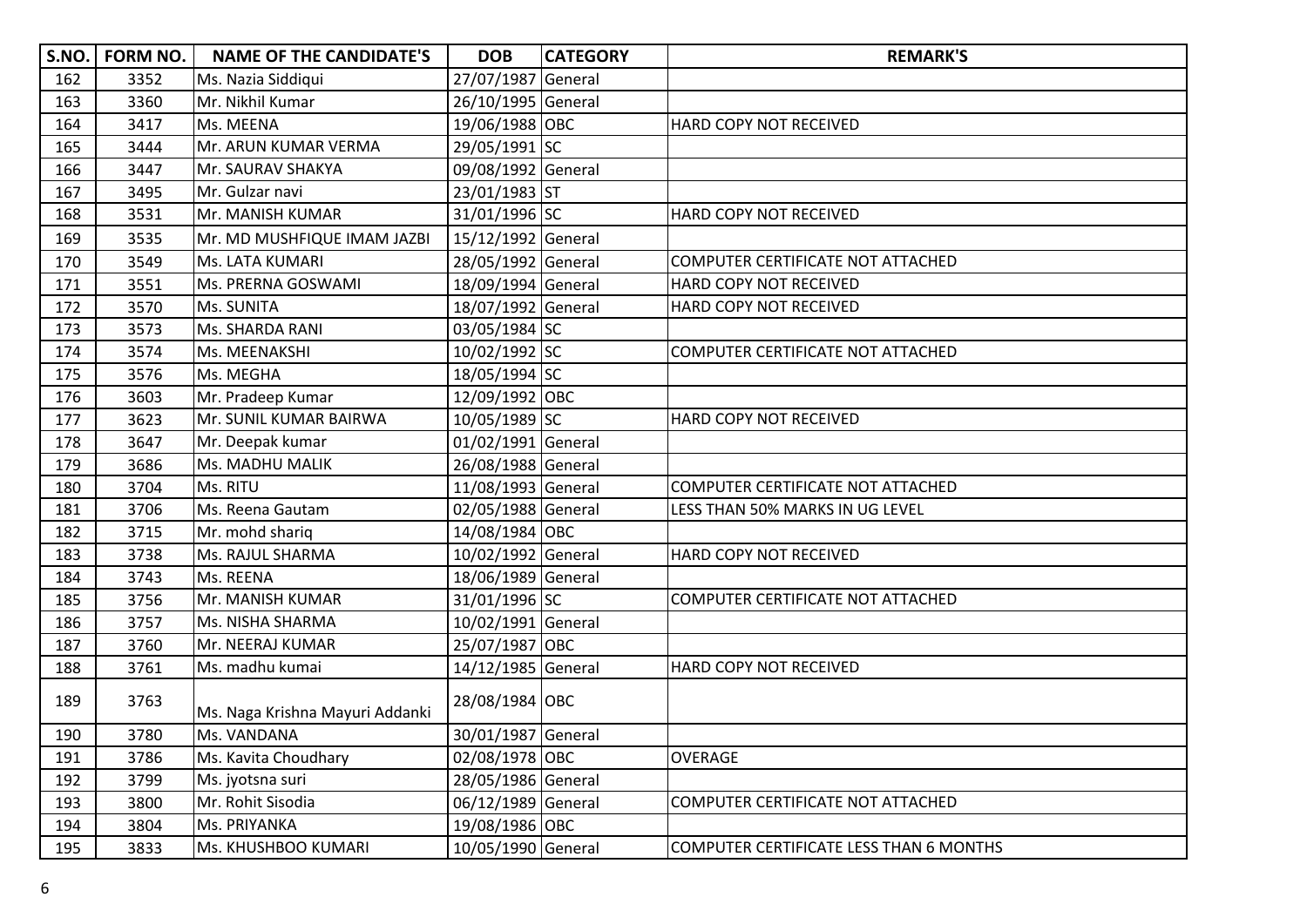| S.NO. | FORM NO. | <b>NAME OF THE CANDIDATE'S</b> | <b>DOB</b>         | <b>CATEGORY</b> | <b>REMARK'S</b>                    |
|-------|----------|--------------------------------|--------------------|-----------------|------------------------------------|
| 196   | 3856     | Mr. ANJALI                     | 18/02/1994 SC      |                 |                                    |
| 197   | 3858     | Ms. SONAM                      | 07/03/1990 General |                 |                                    |
| 198   | 3859     | Ms. SHAMPY SRIKRISHNA          | 25/03/1994 General |                 |                                    |
| 199   | 3864     | Mr. PANKAJ KUMAR               | 14/09/1994 SC      |                 | COMPUTER CERTIFICATE NOT ATTACHED  |
| 200   | 3871     | Ms. KAVITA PAL                 | 20/11/1989 OBC     |                 |                                    |
| 201   | 3876     | Mr. ARUN KUMAR VERMA           | 29/05/1991 SC      |                 | HARD COPY NOT RECEIVED             |
| 202   | 3904     | Ms. Anjali Sethi               | 24/08/1983 General |                 | HARD COPY NOT RECEIVED             |
| 203   | 3971     | Ms. CHAINA ACHARJYEE           | 15/07/1990 General |                 |                                    |
| 204   | 3979     | Ms. MANPREET KAUR VIRDI        | 08/11/1984 General |                 | <b>BLIS MARKSHEET NOT ATTACHED</b> |
| 205   | 3999     | Ms. Usha kumari                | 13/07/1988 General |                 |                                    |
| 206   | 4038     | Mr. JAGMOHAN SINGH             | 10/05/1985 General |                 | HARD COPY NOT RECEIVED             |
| 207   | 4082     | Ms. SONI                       | 18/04/1995 General |                 |                                    |
| 208   | 4083     | Ms. Pallavi Kaushik            | 13/02/1991 OBC     |                 |                                    |
| 209   | 4095     | Mr. SAURABH VERMA              | 20/06/1994 SC      |                 | COMPUTER CERTIFICATE NOT ATTACHED  |
| 210   | 4103     | Ms. Pinky                      | 21/08/1989 SC      |                 | UG MARKSHEET NOT ATTACHED          |
| 211   | 4138     | Ms. KIRTI                      | 15/12/1994 General |                 | HARD COPY NOT RECEIVED             |
| 212   | 4142     | Ms. SAIMA                      | 24/12/1990 General |                 |                                    |
| 213   | 4150     | Mr. RAJEEV KUMAR               | 21/09/1993 OBC     |                 | HARD COPY NOT RECEIVED             |
| 214   | 4165     | Mr. AMIT SINGH                 | 21/06/1990 General |                 | COMPUTER CERTIFICATE NOT ATTACHED  |
| 215   | 4169     | Mr. MAJHAR ALI                 | 18/07/1991 General |                 |                                    |
| 216   | 4203     | Mr. Vaibhav Kumar              | 09/09/1992 General |                 | HARD COPY NOT RECEIVED             |
| 217   | 4221     | Ms. JYOTI                      | 25/01/1987 General |                 |                                    |
| 218   | 4242     | Ms. Manisha                    | 30/03/1992 General |                 | LESS THAN 50% MARKS IN UG LEVEL    |
| 219   | 4266     | Mr. MANOJ KUMAR DAS            | 15/01/1981 OBC     |                 |                                    |
| 220   | 4290     | Ms. Jyoti Chourasia            | 22/04/1991 OBC     |                 |                                    |
| 221   | 4294     | Mr. NIRAJ KUMAR SINGH          | 18/05/1987 OBC     |                 | HARD COPY NOT RECEIVED             |
| 222   | 4311     | Mr. SUDHIR KUMAR               | 06/01/1992 SC      |                 | COMPUTER CERTIFICATE NOT ATTACHED  |
| 223   | 4344     | Ms. JYOTSNA RANJAN             | 01/04/1990 General |                 | HARD COPY NOT RECEIVED             |
| 224   | 4367     | Ms. PREETI YADAV               | 22/12/1993 General |                 | HARD COPY NOT RECEIVED             |
| 225   | 4381     | Ms. SHEETAL                    | 24/01/1996 OBC     |                 |                                    |
| 226   | 4417     | Ms. FATIMA                     | 25/02/1993 General |                 |                                    |
| 227   | 4442     | Mr. Arun Verma                 | 18/07/1993 SC      |                 |                                    |
| 228   | 4463     | Ms. SANTOSH DEVI               | 05/07/1990 OBC     |                 |                                    |
| 229   | 4486     | Ms. PRATIBHA                   | 30/11/1986 SC      |                 | HARD COPY NOT RECEIVED             |
| 230   | 4557     | Mr. Abhijeet Kumar Saxena      | 17/09/1996 General |                 | <b>BLIS MARKSHEET NOT ATTACHED</b> |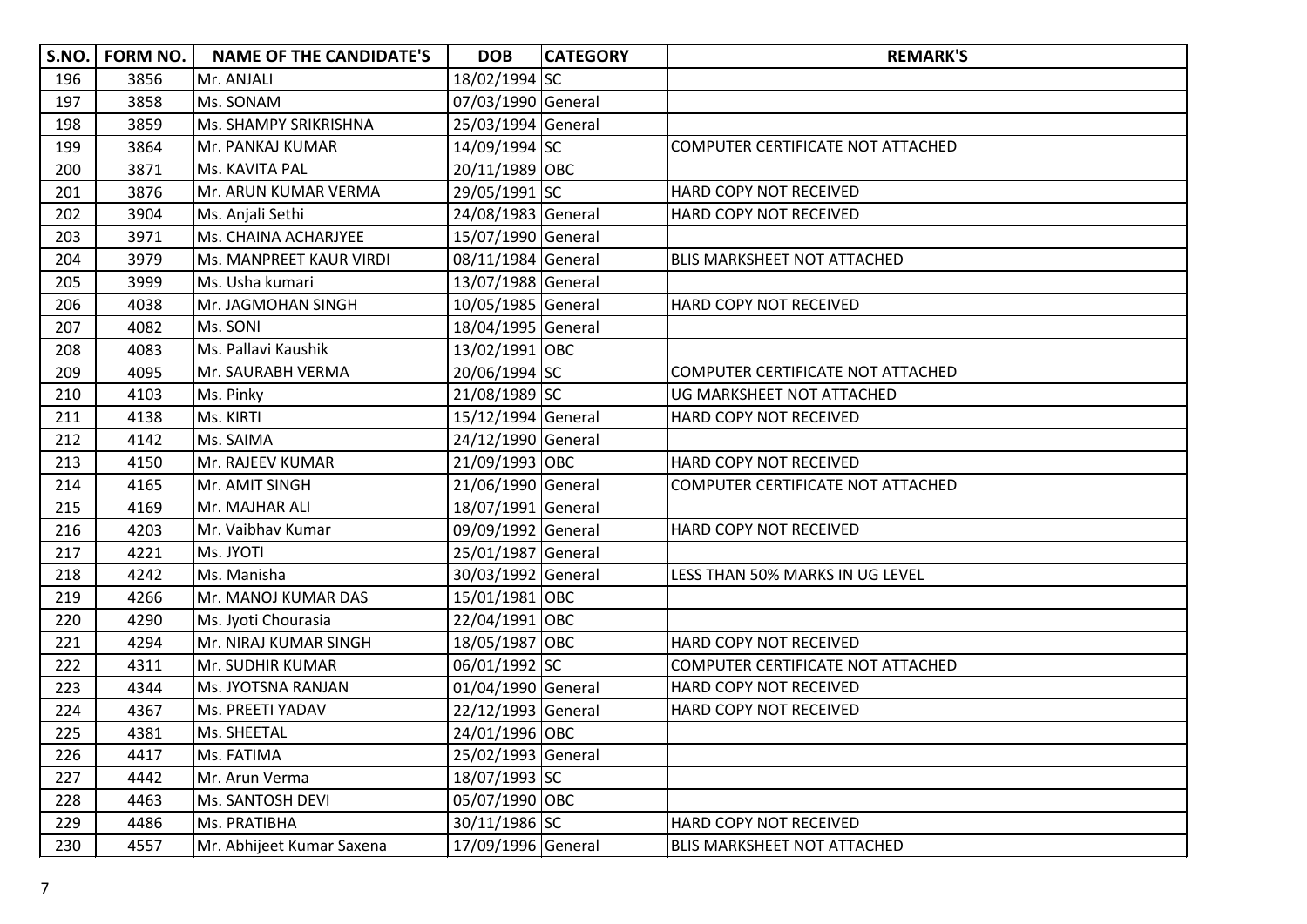| S.NO. | <b>FORM NO.</b> | <b>NAME OF THE CANDIDATE'S</b>         | <b>DOB</b>         | <b>CATEGORY</b> | <b>REMARK'S</b>                                |
|-------|-----------------|----------------------------------------|--------------------|-----------------|------------------------------------------------|
| 231   | 4580            | Ms. KOMAL                              | 22/04/1988 General |                 | <b>COMPUTER CERTIFICATE LESS THAN 6 MONTHS</b> |
| 232   | 4618            | Ms. NEHA SUYAL                         | 18/10/1990 General |                 |                                                |
| 233   | 4620            | Mr. Mohd Shahnawaz                     | 27/06/1984 General |                 | COMPUTER CERTIFICATE NOT ATTACHED              |
| 234   | 4637            | Ms. PRAVALLIKA NADILLA                 | 11/08/1989 OBC     |                 | HARD COPY NOT RECEIVED                         |
| 235   | 4640            | Mr. Gaurav Kumar                       | 14/01/1989 OBC     |                 |                                                |
| 236   | 4664            | Mr. THAKUR DEOBARDHAN<br><b>KINWAR</b> | 15/08/1993 General |                 |                                                |
| 237   | 4769            | Mr. ARUN KUMAR                         | 14/02/1977 ST      |                 | HARD COPY NOT RECEIVED                         |
| 238   | 4805            | <b>Ms. ALISH CHOURASIA</b>             | 13/03/1993 OBC     |                 |                                                |
| 239   | 4816            | Ms. DEEPIKA SHARMA                     | 22/02/1985 General |                 |                                                |
| 240   | 4825            | Ms. meena kumari                       | 05/01/1983 General |                 | <b>OVERAGE</b>                                 |
| 241   | 4834            | Ms. PUSHPA                             | 27/08/1979 General |                 | COMPUTER CERTIFICATE NOT ATTACHED              |
| 242   | 4848            | Mr. AJAY SINGH CHAUHAN                 | 22/09/1978 General |                 | <b>APPLICATION INCOMPLETE</b>                  |
| 243   | 4872            | <b>Ms. JYOTI PANCHAL</b>               | 01/04/1986 OBC     |                 | HARD COPY NOT RECEIVED                         |
| 244   | 4882            | Mr. BRIJESH PAL                        | 07/04/1992 OBC     |                 |                                                |
| 245   | 4939            | Ms. pooja dey                          | 25/05/1995 General |                 |                                                |
| 246   | 4944            | Ms. ANJU                               | 02/03/1992 SC      |                 | HARD COPY NOT RECEIVED                         |
| 247   | 4988            | <b>Ms. SHWETA KHARE</b>                | 20/12/1992 SC      |                 | COMPUTER CERTIFICATE NOT ATTACHED              |
| 248   | 4998            | Ms. Chetana                            | 10/02/1988 OBC     |                 |                                                |
| 249   | 4999            | Ms. Vinita Kumari                      | 06/11/1993 General |                 |                                                |
| 250   | 5000            | Mr. Sumit Kumar Meharia                | 24/10/1988 General |                 |                                                |
| 251   | 5036            | Ms. Sonal                              | 10/05/1991 OBC     |                 | COMPUTER CERTIFICATE NOT ATTACHED              |
| 252   | 5079            | Ms. GEETA RANI                         | 14/04/1987 General |                 |                                                |
| 253   | 5104            | Mr. Punit kumar                        | 14/01/1988 SC      |                 | COMPUTER CERTIFICATE NOT ATTACHED              |
| 254   | 5110            | Ms. PREETI                             | 05/08/1989 OBC     |                 |                                                |
| 255   | 5185            | Ms. ANJU                               | 03/08/1990 General |                 | <b>BLIS MARKSHEET NOT ATTACHED</b>             |
| 256   | 5201            | Ms. PRITI RAJPUT                       | 14/11/1993 OBC     |                 |                                                |
| 257   | 5206            | Mr. supriya jha                        | 12/05/1992 General |                 |                                                |
| 258   | 5245            | Mr. POOJA                              | 03/03/1992 General |                 | <b>ESSENTIAL QUALIFICATIONS NOT COMPLETED</b>  |
| 259   | 5318            | Mr. DEBABRATA MONDAL                   | 16/04/1984 SC      |                 | <b>HARD COPY NOT RECEIVED</b>                  |
| 260   | 5320            | Ms. sonali                             | 14/03/1988 General |                 |                                                |
| 261   | 5351            | Mr. SATISH PRASAD                      | 06/04/1987 General |                 |                                                |
| 262   | 5357            | Mr. JAGJEET MALIK                      | 24/06/1992 General |                 |                                                |
| 263   | 5365            | Mr. POOJA GAUTAM                       | 03/06/1989 General |                 |                                                |
| 264   | 5447            | Ms. DEEPTI SHARMA                      | 20/08/1992 General |                 | COMPUTER CERTIFICATE NOT ATTACHED              |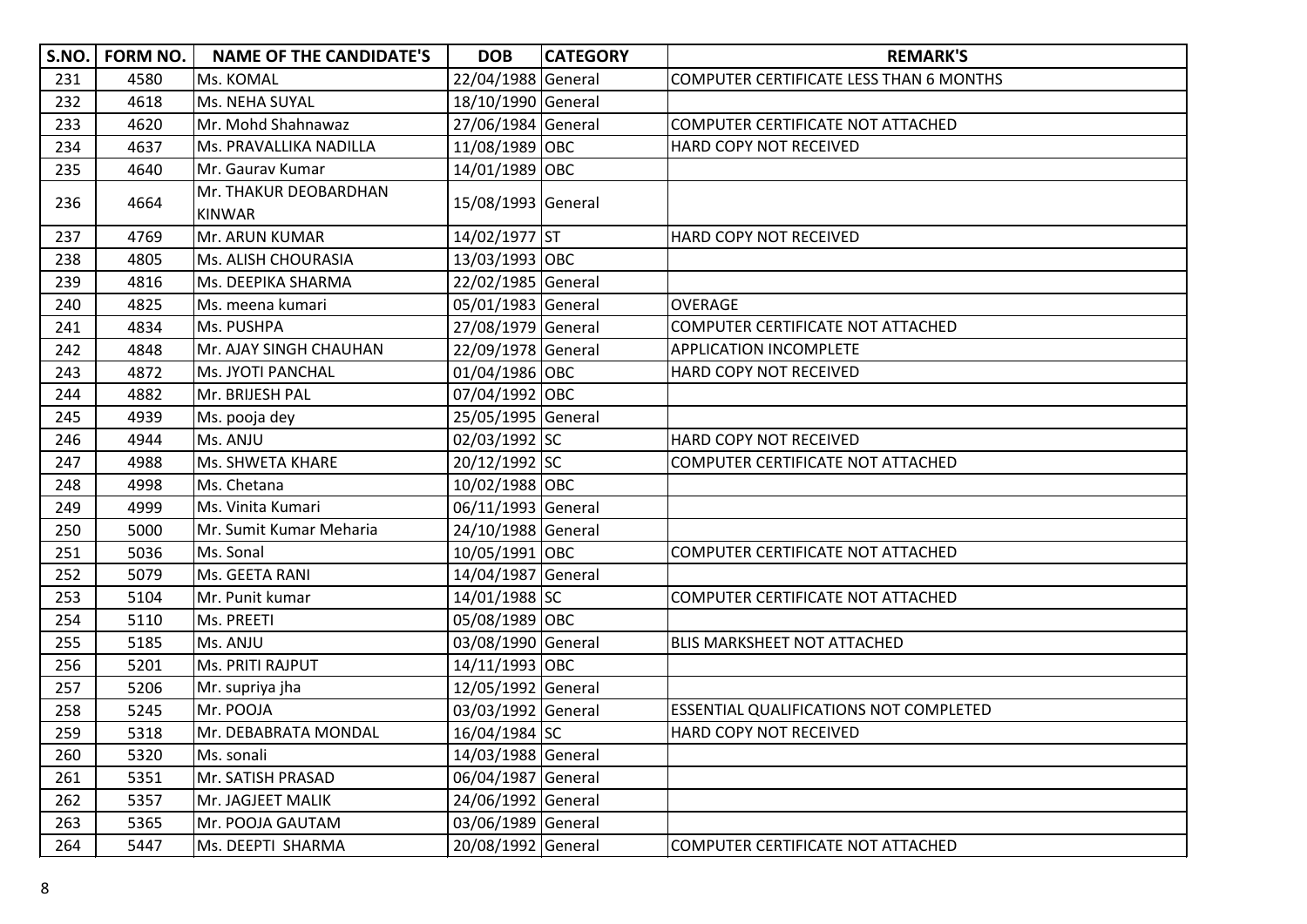| S.NO. | <b>FORM NO.</b> | <b>NAME OF THE CANDIDATE'S</b> | <b>DOB</b>         | <b>CATEGORY</b> | <b>REMARK'S</b>                                 |
|-------|-----------------|--------------------------------|--------------------|-----------------|-------------------------------------------------|
| 265   | 5452            | Ms. PREETI                     | 28/08/1991 General |                 |                                                 |
| 266   | 5457            | Ms. KANCHAN                    | 15/04/1990 General |                 | COMPUTER CERTIFICATE NOT ATTACHED               |
| 267   | 5492            | Mr. BARUN JYOTI                | 30/06/1988 OBC     |                 |                                                 |
| 268   | 5501            | Ms. Sweta Rani                 | 20/11/1995 OBC     |                 |                                                 |
| 269   | 5583            | Mr. PRAMOD KUMAR PASWAN        | 21/05/1991 SC      |                 |                                                 |
| 270   | 5643            | Ms. LAXMI SAINI                | 19/10/1990 General |                 | LESS THAN 50% MARKS IN UG LEVEL                 |
| 271   | 5646            | Ms. PREETI                     | 06/09/1990 General |                 | HARD COPY NOT RECEIVED                          |
| 272   | 5659            | Ms. CHANCHAL KUMARI            | 09/08/1995 General |                 |                                                 |
| 273   | 5693            | Ms. SONALI AWASTHI             | 20/05/1994 General |                 | COMPUTER CERTIFICATE NOT ATTACHED               |
| 274   | 5707            | Ms. BANDNA KUMARI              | 02/02/2984 General |                 | HARD COPY NOT RECEIVED                          |
| 275   | 5718            | Ms. Nitu Kumari                | 11/02/1981 OBC     |                 | OVERAGE                                         |
| 276   | 5728            | Ms. Jyoti Pal                  | 07/01/1993 OBC     |                 | COMPUTER CERTIFICATE NOT ATTACHED               |
| 277   | 5832            | Mr. NIRAJ KUMAR                | 05/07/1988 General |                 |                                                 |
| 278   | 5852            | Ms. suman                      | 14/08/1986 General |                 |                                                 |
| 279   | 5889            | Ms. Saloni Priya               | 21/08/1995 General |                 | HARD COPY NOT RECEIVED                          |
| 280   | 5908            | Ms. Suman                      | 14/08/1986 General |                 | HARD COPY NOT RECEIVED                          |
| 281   | 5923            | Ms. NEELAM                     | 28/03/1989 SC      |                 | <b>COMPUTER CERITIFICATE LESS THAN 6 MONTHS</b> |
| 282   | 5950            | Ms. Swati                      | 08/07/1989 General |                 |                                                 |
| 283   | 5959            | Mr. RANJEET KUMAR              | 22/12/1984 General |                 |                                                 |
| 284   | 6028            | Ms. TARANNUM ANSARI            | 08/06/1991 OBC     |                 | HARD COPY NOT RECEIVED                          |
| 285   | 6079            | Ms. Diksha Rai                 | 01/07/1989 General |                 | COMPUTER CERTIFICATE NOT ATTACHED               |
| 286   | 6102            | Ms. Jaspreet Kaur              | 25/09/1991 General |                 | HARD COPY NOT RECEIVED                          |
| 287   | 6123            | Ms. Meenu                      | 12/03/1986 General |                 |                                                 |
| 288   | 6196            | Ms. M.INDRA                    | 09/09/1984 OBC     |                 | HARD COPY NOT RECEIVED                          |
| 289   | 6209            | Ms. DEEPIKA                    | 19/04/1993 General |                 |                                                 |
| 290   | 6214            | Ms. ANJU                       | 03/03/1992 SC      |                 | HARD COPY NOT RECEIVED                          |
| 291   | 6230            | Ms. RUHIKA                     | 08/01/1984 General |                 |                                                 |
| 292   | 6311            | Ms. NEHA                       | 19/06/1992 SC      |                 | LESS THAN 50% MARKS IN UG LEVEL                 |
| 293   | 6335            | Ms. SHABANA                    | 22/11/1990 OBC     |                 |                                                 |
| 294   | 6380            | Ms. NAZNEEN JAMIL              | 20/09/1987 OBC     |                 |                                                 |
| 295   | 6397            | Mr. Nagender Laul              | 06/09/1989 General |                 |                                                 |
| 296   | 6423            | Ms. Renu Chopra                | 13/03/1983 SC      |                 | COMPUTER CERTIFICATE LESS THAN 6 MONTHS         |
| 297   | 6445            | Ms. Jaspreet kaur              | 28/11/1993 OBC     |                 |                                                 |
| 298   | 6446            | Ms. HEMLATA                    | 15/03/1992 SC      |                 | LESS THAN 50% MARKS IN UG LEVEL                 |
| 299   | 6457            | Ms. Neha Goel                  | 11/10/1983 General |                 | HARD COPY NOT RECEIVED                          |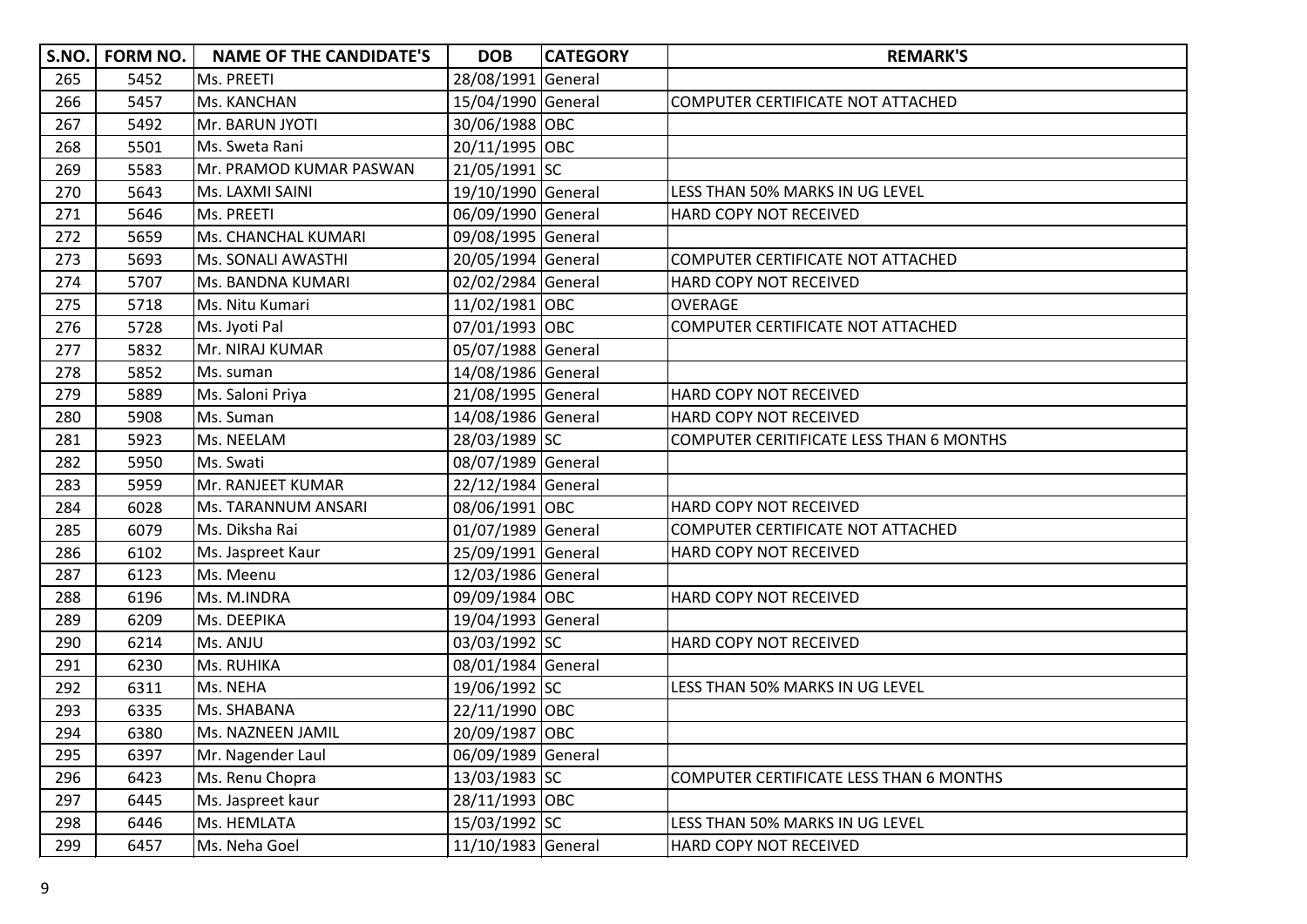|     | S.NO.   FORM NO. | <b>NAME OF THE CANDIDATE'S</b> | <b>DOB</b>         | <b>CATEGORY</b> | <b>REMARK'S</b>                               |
|-----|------------------|--------------------------------|--------------------|-----------------|-----------------------------------------------|
| 300 | 6458             | Mr. MD MUMTAZ ALAM             | 31/01/1989 General |                 |                                               |
| 301 | 6483             | Mr. SURESH KUMAR DARIYA        | 18/11/1980 SC      |                 | HARD COPY NOT RECEIVED                        |
| 302 | 6522             | Ms. PREETI MAVI                | 20/01/1993 General |                 | COMPUTER CERTIFICATE NOT ATTACHED             |
| 303 | 6556             | Ms. REKHA KUMARI               | 21/08/1981 General |                 |                                               |
| 304 | 6573             | Ms. Shabnam                    | 06/11/1991 General |                 | HARD COPY NOT RECEIVED                        |
| 305 | 6580             | Ms. DEEPA                      | 07/12/1989 SC      |                 | LESS THAN 50% MARKS IN UG LEVEL               |
| 306 | 6680             | Ms. tanuja goyal               | 18/05/1993 General |                 | COMPUTER CERTIFICATE LESS THAN 6 MONTHS       |
| 307 | 6725             | Mr. ANIKET KUMAR               | 25/01/1989 SC      |                 |                                               |
| 308 | 6872             | Ms. RAKHI                      | 27/07/1988 SC      |                 |                                               |
| 309 | 6964             | Ms. KAJAL NARULA               | 16/08/1990 General |                 | HARD COPY NOT RECEIVED                        |
| 310 | 7054             | Ms. REENA RANI                 | 30/12/1986 OBC     |                 | HARD COPY NOT RECEIVED                        |
| 311 | 7093             | Ms. SAKSHI                     | 16/07/1995 General |                 | HARD COPY NOT RECEIVED                        |
| 312 | 7121             | Mr. OM PRAKASH GUPTA           | 02/08/1972 OBC     |                 |                                               |
| 313 | 7125             | Mr. VIKRANT SINGH THAKUR       | 15/07/1980 General |                 |                                               |
| 314 | 7134             | Ms. KRANTI KARDAM              | 28/02/1990 SC      |                 |                                               |
| 315 | 7152             | Mr. ANOOP KUMAR VERMA          | 15/10/1993 OBC     |                 |                                               |
| 316 | 7166             | Mr. YOGESH KUMAR VERMA         | 01/03/1983 OBC     |                 | <b>OVERAGE</b>                                |
| 317 | 7231             | Ms. AMITA KUMARI               | 08/11/1986 General |                 |                                               |
| 318 | 7318             | Ms. Anuradha                   | 14/12/1990 General |                 | LESS THAN 50% MARKS IN UG LEVEL               |
| 319 | 7329             | Ms. AISHVARYA                  | 05/02/1993 General |                 | COMPUTER CERTIFICATE NOT ATTACHED             |
| 320 | 7462             | Ms. Gajala Parveen             | 23/05/1989 General |                 |                                               |
| 321 | 7469             | Ms. MARTHA MATHEW              | 26/12/1987 General |                 | <b>ESSENTIAL QUALIFICATIONS NOT COMPLETED</b> |
| 322 | 7536             | Ms. SHIKHA CHAUHAN             | 04/03/1994 General |                 | HARD COPY NOT RECEIVED                        |
| 323 | 7559             | Ms. ANJU                       | 02/03/1992 SC      |                 | UG MARKSHEET NOT ATTACHED                     |
| 324 | 7584             | Ms. KUMARI NANDITA             | 31/12/1986 General |                 |                                               |
| 325 | 7676             | Ms. RITU GUPTA                 | 14/10/1990 General |                 |                                               |
| 326 | 7730             | Ms. SRUTHI U R                 | 28/11/1989 General |                 | HARD COPY NOT RECEIVED                        |
| 327 | 7841             | Ms. Pritee Sharma              | 26/06/1987 OBC     |                 |                                               |
| 328 | 7848             | Mr. SANTOSH KUMAR SUMAN        | 24/07/1990 SC      |                 | HARD COPY NOT RECEIVED                        |
| 329 | 7883             | Mr. MANJU RANI                 | 02/07/1985 OBC     |                 | COMPUTER CERTIFICATE NOT ATTACHED             |
| 330 | 7937             | Ms. jyoti                      | 29/08/1991 General |                 | LESS THAN 50% MARKS IN UG LEVEL               |
| 331 | 8016             | Ms. PRIYANKA TIWARI            | 09/08/1995 General |                 |                                               |
| 332 | 8018             | Ms. KIMI                       | 18/03/1990 SC      |                 |                                               |
| 333 | 8064             | Ms. SHALINI GUPTA              | 22/08/1992 General |                 |                                               |
| 334 | 8164             | Ms. Shabnam                    | 06/11/1991 General |                 |                                               |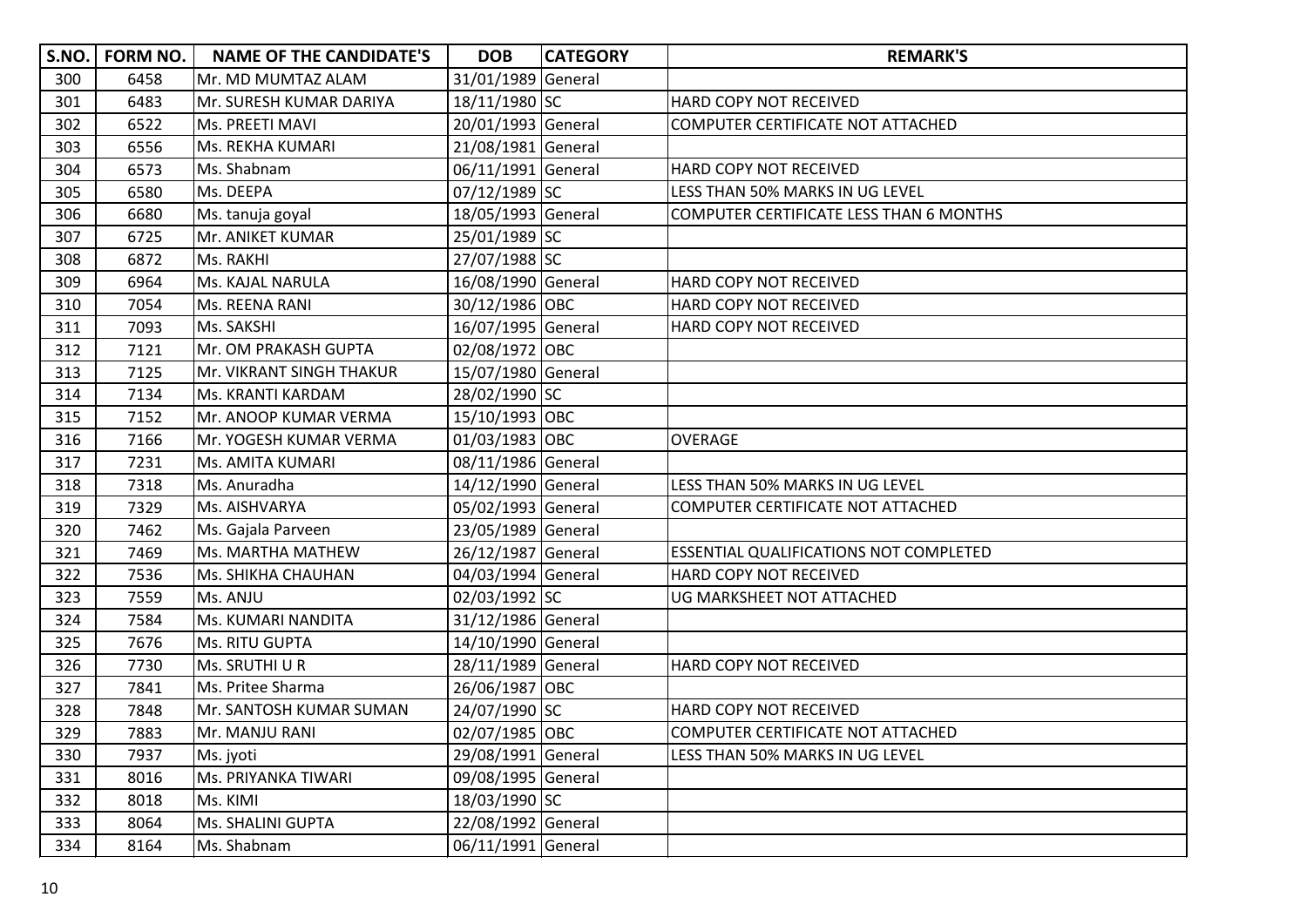| S.NO. | FORM NO. | <b>NAME OF THE CANDIDATE'S</b> | <b>DOB</b>         | <b>CATEGORY</b> | <b>REMARK'S</b>                               |
|-------|----------|--------------------------------|--------------------|-----------------|-----------------------------------------------|
| 335   | 8243     | Mr. RADHA KISHAN SAINI         | 09/09/1985 General |                 |                                               |
| 336   | 8249     | Ms. Manisha                    | 01/09/1989 OBC     |                 | HARD COPY NOT RECEIVED                        |
| 337   | 8312     | Mr. Suman Singh                | 01/07/1975 General |                 | <b>OVERAGE</b>                                |
| 338   | 8343     | Ms. Komal Yadav                | 05/05/1995 OBC     |                 | HARD COPY NOT RECEIVED                        |
| 339   | 8352     | Mr. PANKAJ KUMAR BHARDWAJ      | 11/09/1989 General |                 |                                               |
| 340   | 8491     | Mr. Mohit Kumar Vats           | 18/09/1990 General |                 |                                               |
| 341   | 8537     | Ms. BABITA RANI                | 19/03/1987 General |                 | <b>ESSENTIAL QUALIFICATIONS NOT COMPLETED</b> |
| 342   | 8747     | Ms. Gurpreet kaur              | 23/04/1987 SC      |                 | COMPUTER CERTIFICATE NOT ATTACHED             |
| 343   | 8788     | Mr. gaurav bhardwaj            | 26/05/1987 General |                 |                                               |
| 344   | 8789     | Ms. ANITA                      | 22/10/1983 General |                 | COMPUTER CERTIFICATE NOT ATTACHED             |
| 345   | 8811     | Ms. Neha                       | 28/02/1991 OBC     |                 |                                               |
| 346   | 8868     | Mr. Narender Kumar             | 15/02/1992 OBC     |                 |                                               |
| 347   | 8903     | Ms. PREETI BAJAJ               | 15/03/1985 General |                 | UG MARKSHEET NOT ATTACHED                     |
| 348   | 8940     | Mr. Tara Singh Danu            | 12/11/1986 General |                 | LESS THAN 50% MARKS IN UG LEVEL               |
| 349   | 8981     | Ms. JYOTI RANI SHARMA          | 06/07/1992 General |                 |                                               |
| 350   | 9112     | Mr. Rohit Shakya               | 18/07/1993 SC      |                 | HARD COPY NOT RECEIVED                        |
| 351   | 9118     | <b>Ms. RUBY CHAMAN</b>         | 10/09/1986 OBC     |                 |                                               |
| 352   | 9161     | Ms. Poonam                     | 29/04/1989 General |                 | HARD COPY NOT RECEIVED                        |
| 353   | 9262     | Ms. Silky khurana              | 17/06/1993 General |                 |                                               |
| 354   | 9309     | Ms. SEEMA YADAV                | 20/11/1991 OBC     |                 |                                               |
| 355   | 9323     | Ms. PRIYANKA RANA              | 13/06/1986 General |                 | UG MARKSHEET NOT ATTACHED                     |
| 356   | 9324     | Ms. Simantini Dash             | 08/08/1980 General |                 | HARD COPY NOT RECEIVED                        |
| 357   | 9348     | Ms. PREETI                     | 29/12/1991 General |                 | HARD COPY NOT RECEIVED                        |
| 358   | 9390     | Ms. NITYA RAHI                 | 23/02/1995 General |                 | COMPUTER CERTIFICATE NOT ATTACHED             |
| 359   | 9396     | Ms. Asma                       | 22/08/1989 OBC     |                 |                                               |
| 360   | 9472     | Ms. YOGITA TYAGI               | 23/03/1988 General |                 | UG MARKSHEET NOT ATTACHED                     |
| 361   | 9500     | Mr. GANGA SAGAR                | 18/10/1985 PH(OH)  |                 | COMPUTER CERTIFICATE NOT ATTACHED             |
| 362   | 9510     | Ms. VINEETA                    | 02/04/1985 General |                 | COMPUTER CERTIFICATE NOT ATTACHED             |
| 363   | 9533     | Ms. Jooli meena                | 01/01/1994 General |                 | HARD COPY NOT RECEIVED                        |
| 364   | 9655     | Ms. POOJA RANI                 | 04/03/1989 General |                 | LESS THAN 50% MARKS IN UG LEVEL               |
| 365   | 9658     | Ms. Preeti Sharma              | 13/09/1984 General |                 | COMPUTER CERTIFICATE NOT ATTACHED             |
| 366   | 9682     | Ms. ABHILASHA CHOUDHARY        | 30/10/1984 General |                 | COMPUTER CERTIFICATE NOT ATTACHED             |
| 367   | 9726     | Mr. SANDEEP KUMAR              | 10/12/1990 General |                 | HARD COPY NOT RECEIVED                        |
| 368   | 9733     | Ms. Shazia Parveen             | 10/04/1996 General |                 | COMPUTER CERTIFICATE NOT ATTACHED             |
| 369   | 9757     | Ms. MINAKSHI TONDAK            | 06/07/1987 General |                 | HARD COPY NOT RECEIVED                        |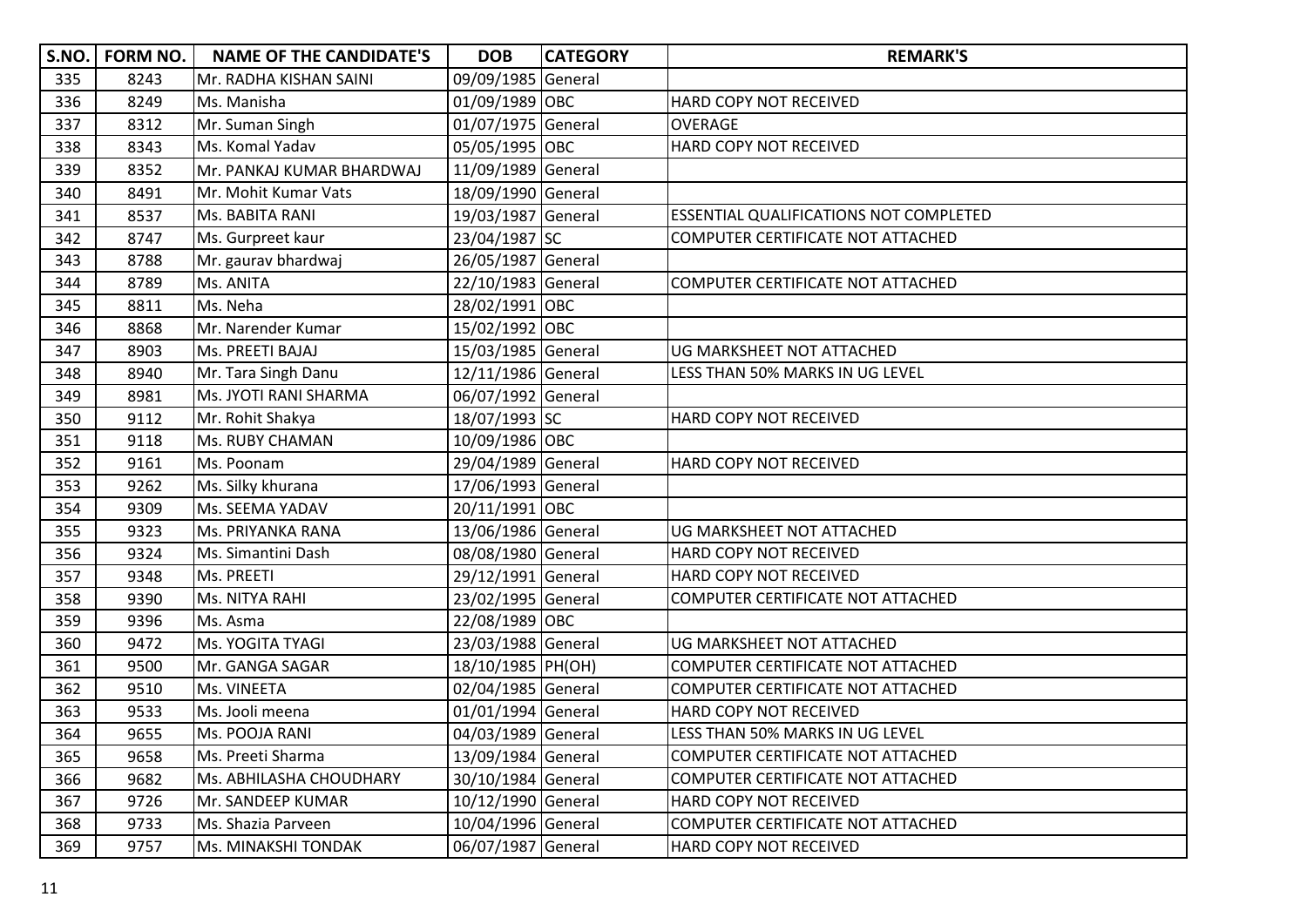| S.NO. | <b>FORM NO.</b> | <b>NAME OF THE CANDIDATE'S</b> | <b>DOB</b>         | <b>CATEGORY</b> | <b>REMARK'S</b>                    |
|-------|-----------------|--------------------------------|--------------------|-----------------|------------------------------------|
| 370   | 9762            | Mr. Furgan Ahmad               | 15/07/1983 General |                 |                                    |
| 371   | 9789            | Ms. ASHNA                      | 25/12/1992 General |                 |                                    |
| 372   | 9799            | Mr. SUMIT KUMAR                | 02/08/1995 SC      |                 | HARD COPY NOT RECEIVED             |
| 373   | 9827            | Mr. HEMANT                     | 01/11/1988 SC      |                 | HARD COPY NOT RECEIVED             |
| 374   | 9865            | Mr. MD NASIME NAZAR            | 08/08/1984 PH(OH)  |                 |                                    |
| 375   | 9915            | Mr. NEERU SHARMA               | 06/05/1985 General |                 |                                    |
| 376   | 9944            | Ms. SHIMPY MOURYA              | 13/08/1995 OBC     |                 |                                    |
| 377   | 9965            | Ms. Neha Dabral                | 24/07/1988 General |                 | LESS THAN 50% MARKS IN UG LEVEL    |
| 378   | 9981            | Ms. ANJALI SETHI               | 24/08/1983 General |                 |                                    |
| 379   | 10056           | Mr. AKASH KUMAR                | 12/02/1992 SC      |                 |                                    |
| 380   | 10130           | Mr. RAHUL KUMAR MISHRA         | 03/03/1988 General |                 |                                    |
| 381   | 10210           | Mr. KAMAL KISHOR               | 16/10/1986 General |                 | COMPUTER CERTIFICATE NOT ATTACHED  |
| 382   | 10319           | Ms. ANJU SHARMA                | 26/01/1988 General |                 |                                    |
| 383   | 10346           | Ms. SHIFA BABAR                | 04/12/1991 General |                 | HARD COPY NOT RECEIVED             |
| 384   | 10378           | Ms. Neha Khattar               | 27/08/1990 General |                 | HARD COPY NOT RECEIVED             |
| 385   | 10393           | Mr. RAMESHWAR                  | 25/08/1985 General |                 |                                    |
| 386   | 10403           | Ms. NIRMALA KUMARI             | 01/08/1883 General |                 | HARD COPY NOT RECEIVED             |
| 387   | 10442           | Mr. ANUPAM ABHISHEK NARAYAN    | 22/05/1991 OBC     |                 |                                    |
| 388   | 10450           | Ms. divya singh                | 08/02/1992 General |                 |                                    |
| 389   | 10454           | Mr. JAGMOHAN TEHLAN            | 02/01/1988 General |                 |                                    |
| 390   | 10497           | Ms. RAMA                       | 05/05/1988 General |                 | HARD COPY NOT RECEIVED             |
| 391   | 10516           | Ms. Konika Lamba               | 26/11/1988 General |                 | COMPUTER CERTIFICATE NOT ATTACHED  |
| 392   | 10519           | Ms. HEHA SHARMA                | 23/03/1987 General |                 |                                    |
| 393   | 10601           | Ms. RAJNI                      | 22/11/1992 General |                 | HARD COPY NOT RECEIVED             |
| 394   | 10610           | Ms. KAJAL NARULA               | 16/08/1990 General |                 | COMPUTER CERTIFICATE NOT ATTACHED  |
| 395   | 10648           | Ms. RAJNI                      | 22/11/1992 General |                 |                                    |
| 396   | 10663           | Ms. VANDANA                    | 07/07/1980 SC      |                 |                                    |
| 397   | 10716           | Mr. Gaurav Kumar               | 05/10/1990 General |                 |                                    |
| 398   | 10800           | Ms. HARVANT KAUR               | 28/12/1986 OBC     |                 |                                    |
| 399   | 10836           | Ms. MEENA                      | 19/06/1988 OBC     |                 |                                    |
| 400   | 10890           | Mr. Km. Prabha                 | 10/01/1995 General |                 | HARD COPY NOT RECEIVED             |
| 401   | 10896           | Ms. NILIMA DHONDBA LIKHAR      | 25/01/1985 General |                 | <b>BLIS MARKSHEET NOT ATTACHED</b> |
| 402   | 10915           | Mr. Prabha                     | 10/01/1995 General |                 | HARD COPY NOT RECEIVED             |
| 403   | 11006           | Ms. JYOTI RATHEE               | 30/08/1981 General |                 | HARD COPY NOT RECEIVED             |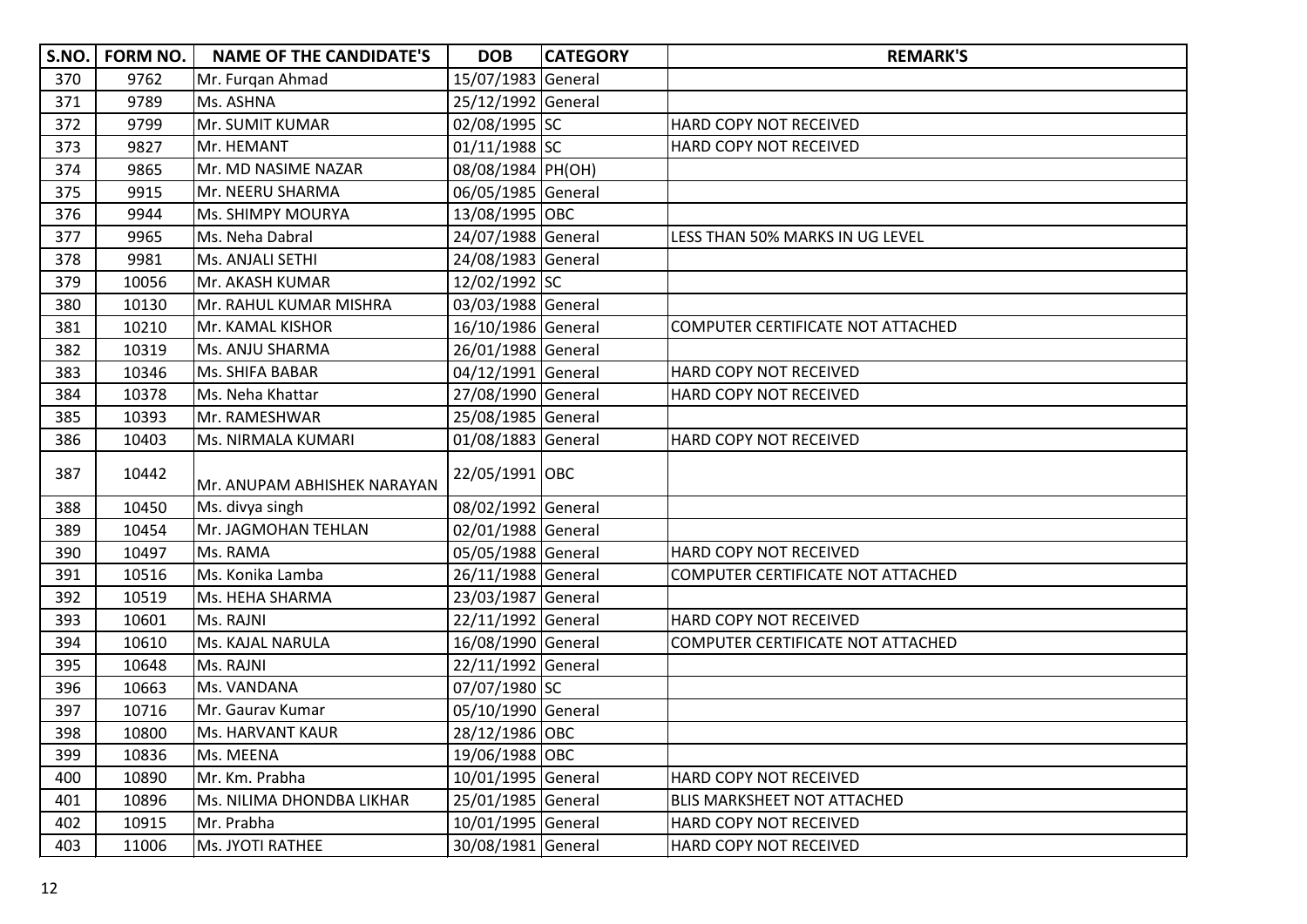| S.NO. | FORM NO. | <b>NAME OF THE CANDIDATE'S</b> | <b>DOB</b>         | <b>CATEGORY</b> | <b>REMARK'S</b>                                |
|-------|----------|--------------------------------|--------------------|-----------------|------------------------------------------------|
| 404   | 11063    | Ms. ROSHAN                     | 07/07/1988 General |                 | <b>COMPUTER CERTIFICATE LESS THAN 6 MONTHS</b> |
| 405   | 11111    | Mr. MOHD FAIZAN                | 15/07/1990 General |                 |                                                |
| 406   | 11119    | <b>Ms. KOMAL BHARTI</b>        | 11/03/1993 General |                 | HARD COPY NOT RECEIVED                         |
| 407   | 11194    | Ms. swati                      | 05/08/1986 General |                 | HARD COPY NOT RECEIVED                         |
| 408   | 11236    | <b>Ms. MONIKA DOGRA</b>        | 28/08/1983 General |                 | COMPUTER CERTIFICATE NOT ATTACHED              |
| 409   | 11313    | Ms. ARATI VISHWAKARMA          | 03/09/1992 General |                 |                                                |
| 410   | 11340    | Ms. PRIYANKA SINGH             | 03/10/1984 General |                 | HARD COPY NOT RECEIVED                         |
| 411   | 11388    | Ms. Nidhi Sharma               | 09/08/1996 General |                 | HARD COPY NOT RECEIVED                         |
| 412   | 11557    | Mr. KULDEEP SINGH              | 18/05/1990 SC      |                 | HARD COPY NOT RECEIVED                         |
| 413   | 11587    | <b>Ms. MONIKA PAL</b>          | 02/06/1993 OBC     |                 |                                                |
| 414   | 11652    | Ms. RACHNA                     | 08/11/1991 General |                 |                                                |
| 415   | 11665    | Ms. ISHA ARYA                  | 20/01/1996 SC      |                 | ESSENTIAL QUALIFICATIONS NOT COMPLETED         |
| 416   | 11698    | Ms. PUJA DEY                   | 31/07/1990 General |                 | HARD COPY NOT RECEIVED                         |
| 417   | 11712    | Mr. vikas saini                | 30/07/1992 OBC     |                 |                                                |
| 418   | 11741    | Ms. HENA PERWEEN               | 14/04/1976 General |                 |                                                |
| 419   | 11754    | Ms. RITU GULIA                 | 16/07/1991 General |                 |                                                |
| 420   | 11758    | Ms. Anshika Singh Tomar        | 01/10/1989 General |                 |                                                |
| 421   | 11809    | Ms. BHAWNA                     | 10/02/1991 SC      |                 | HARD COPY NOT RECEIVED                         |
| 422   | 11821    | Mr. Kuldeep Singh Bhaskar      | 01/01/1989 SC      |                 |                                                |
| 423   | 11843    | Ms. ANITA YADAV                | 18/10/1989 OBC     |                 | COMPUTER CERTIFICATE NOT ATTACHED              |
| 424   | 11875    | Ms. ALKA KAUSHIK               | 24/12/1990 General |                 | LESS THAN 50% MARKS IN UG LEVEL                |
| 425   | 11913    | Ms. PRIYANSHU MANN             | 27/11/1993 General |                 | HARD COPY NOT RECEIVED                         |
| 426   | 11980    | Mr. USHA RANI                  | 10/12/1985 OBC     |                 |                                                |
| 427   | 11987    | Mr. SURENDER KUMAR             | 12/09/1983 SC      |                 |                                                |
| 428   | 12005    | Ms. Jyoti                      | 31/01/1994 OBC     |                 | HARD COPY NOT RECEIVED                         |
| 429   | 12074    | Ms. KIRAN BALA                 | 24/07/1985 General |                 |                                                |
| 430   | 12145    | Ms. PRIYANKA WALIA             | 24/03/1989 General |                 | HARD COPY NOT RECEIVED                         |
| 431   | 12172    | Ms. LAXMI SUPRIYA              | 28/02/1988 General |                 | HARD COPY NOT RECEIVED                         |
| 432   | 12282    | Ms. Poonam Sharma              | 01/06/1993 OBC     |                 |                                                |
| 433   | 12334    | Ms. Kirti                      | 21/12/1991 General |                 |                                                |
| 434   | 12351    | Ms. JAYA RAWAT                 | 12/02/1991 General |                 | HARD COPY NOT RECEIVED                         |
| 435   | 12412    | Mr. Roshan Mishra              | 25/08/1992 General |                 | COMPUTER CERTIFICATE NOT ATTACHED              |
| 436   | 12417    | Ms. AKANKSHA KUMARI            | 02/02/1993 General |                 | HARD COPY NOT RECEIVED                         |
| 437   | 12471    | Ms. Madhuri Tripathi           | 10/08/1991 General |                 | HARD COPY NOT RECEIVED                         |
| 438   | 12475    | Ms. AKANKSHA KUMARI            | 02/02/1993 General |                 | COMPUTER CERTIFICATE NOT ATTACHED              |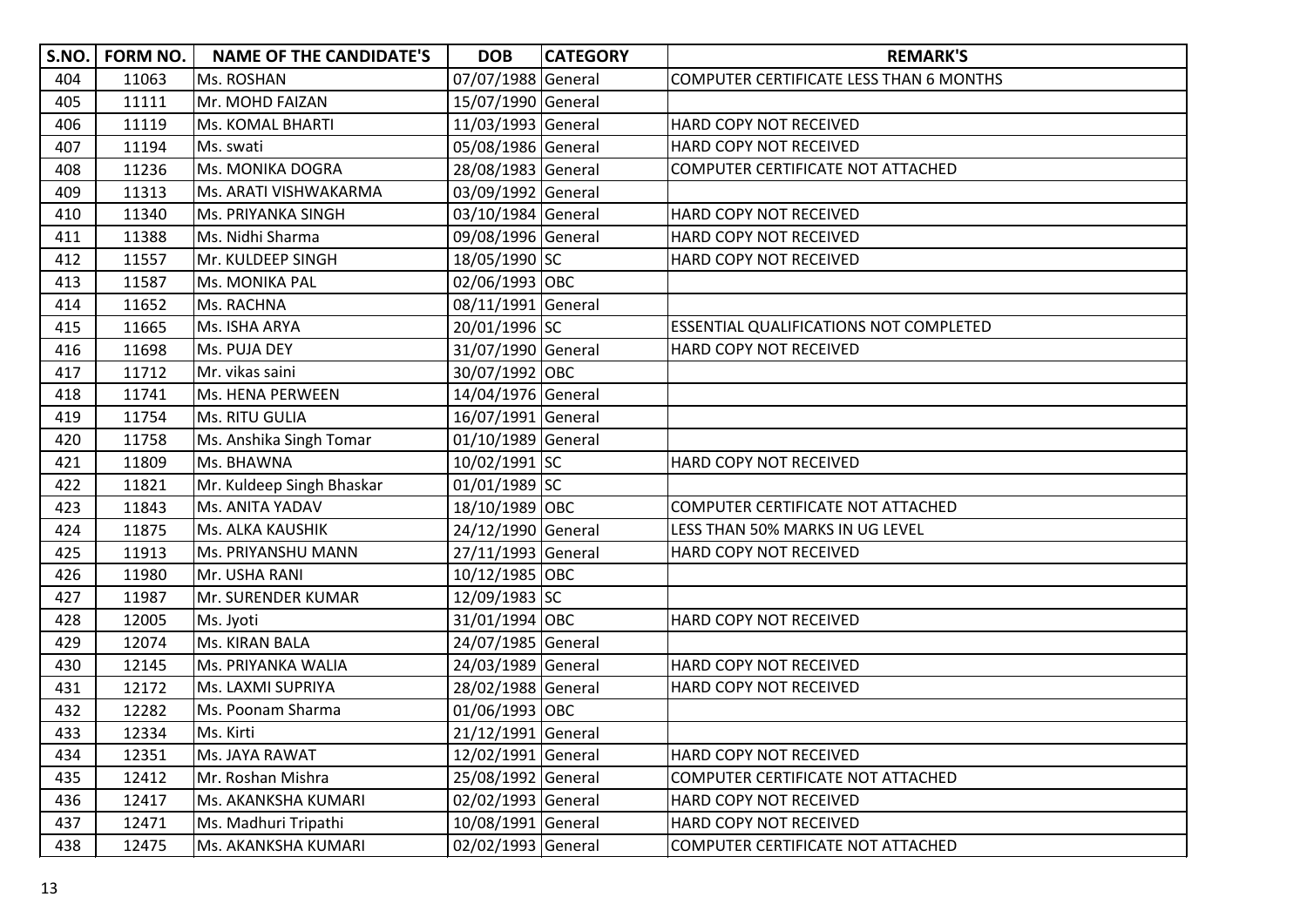| S.NO. | <b>FORM NO.</b> | <b>NAME OF THE CANDIDATE'S</b> | <b>DOB</b>         | <b>CATEGORY</b> | <b>REMARK'S</b>                    |
|-------|-----------------|--------------------------------|--------------------|-----------------|------------------------------------|
| 439   | 12536           | Ms. Kavita Rawat               | 17/10/1991 General |                 | UG MARKSHEET NOT ATTACHED          |
| 440   | 12557           | Ms. RADHA DEVI                 | 11/05/1982 OBC     |                 | HARD COPY NOT RECEIVED             |
| 441   | 12623           | Ms. Anju Rani                  | 10/01/1988 General |                 |                                    |
| 442   | 12647           | Ms. poonam sharma              | 01/06/1993 OBC     |                 | HARD COPY NOT RECEIVED             |
| 443   | 12657           | Ms. KRITIKA SHARMA             | 28/11/1996 General |                 | <b>BLIS MARKSHEET NOT ATTACHED</b> |
| 444   | 12665           | Ms. MONIKA                     | 05/03/1994 General |                 | LESS THAN 50% MARKS IN UG LEVEL    |
| 445   | 12670           | Mr. PURSHOTTMA NAMDEO          | 13/06/1984 OBC     |                 |                                    |
| 446   | 12723           | Ms. KIRAN ROHELA               | 15/04/1990 General |                 |                                    |
| 447   | 12758           | Ms. TINTU JOSE                 | 17/01/1990 General |                 | HARD COPY NOT RECEIVED             |
| 448   | 12844           | Ms. Babita                     | 08/04/1991 OBC     |                 | <b>BLIS MARKSHEET NOT ATTACHED</b> |
| 449   | 12847           | Ms. KHOLNEINEM HAOKIP          | 01/04/1992 ST      |                 | HARD COPY NOT RECEIVED             |
| 450   | 12892           | Ms. MOHNISHA SHARMA            | 01/11/1990 General |                 |                                    |
| 451   | 12960           | Ms. RASHMI CHOUDHARY           | 24/02/1990 General |                 | HARD COPY NOT RECEIVED             |
| 452   | 12968           | Ms. Meena Rani                 | 29/03/1984 General |                 |                                    |
| 453   | 12971           | Ms. susheela                   | 15/08/1978 General |                 | LESS THAN 50% MARKS IN UG LEVEL    |
| 454   | 13054           | Ms. SHAGUFTA PERVEEN           | 08/01/1986 General |                 | COMPUTER CERTIFICATE NOT ATTACHED  |
| 455   | 13116           | Ms. ARATI KUMARI               | 10/01/1988 OBC     |                 | COMPUTER CERTIFICATE NOT ATTACHED  |
| 456   | 13135           | Ms. DARSHIKA MISHRA            | 31/07/1987 General |                 |                                    |
| 457   | 13164           | Ms. KAVITA                     | 18/03/1987 General |                 | HARD COPY NOT RECEIVED             |
| 458   | 13241           | Mr. JOGENDER                   | 05/03/1984 General |                 | HARD COPY NOT RECEIVED             |
| 459   | 13271           | Ms. CHETNA JAIN                | 21/02/1988 General |                 |                                    |
| 460   | 13284           | Mr. MAHESH KUMAR               | 02/02/1992 OBC     |                 |                                    |
| 461   | 13290           | Ms. YOGITA                     | 13/11/1982 SC      |                 | HARD COPY NOT RECEIVED             |
| 462   | 13378           | Ms. SONIA YADAV                | 10/04/1987 OBC     |                 |                                    |
| 463   | 13406           | Mr. BHUPENDRA SINGH            | 02/07/1995 General |                 |                                    |
| 464   | 13463           | Ms. JYOTI RATHEE               | 30/08/1981 General |                 |                                    |
| 465   | 13484           | Mr. OM PARKASH                 | 26/06/1974 General |                 | COMPUTER CERTIFICATE NOT ATTACHED  |
| 466   | 13485           | Ms. Neerja                     | 08/09/1990 General |                 | COMPUTER CERTIFICATE NOT ATTACHED  |
| 467   | 13557           | Ms. SANGEETA                   | 19/08/1978 SC      |                 | HARD COPY NOT RECEIVED             |
| 468   | 13639           | Ms. SHELLY GUPTA               | 19/06/1991 General |                 | HARD COPY NOT RECEIVED             |
| 469   | 13747           | Mr. Abhishek Sharma            | 07/08/1995 General |                 | HARD COPY NOT RECEIVED             |
| 470   | 13884           | Ms. MAUSAMI TIWARI             | 12/09/1986 General |                 |                                    |
| 471   | 13939           | Ms. Meenu Kumari               | 27/03/1986 OBC     |                 | HARD COPY NOT RECEIVED             |
| 472   | 13981           | Ms. LAKSHMI                    | 30/12/1989 General |                 | HARD COPY NOT RECEIVED             |
| 473   | 14006           | Ms. DEEPTA YADAV               | 01/04/1994 OBC     |                 | COMPUTER CERTIFICATE NOT ATTACHED  |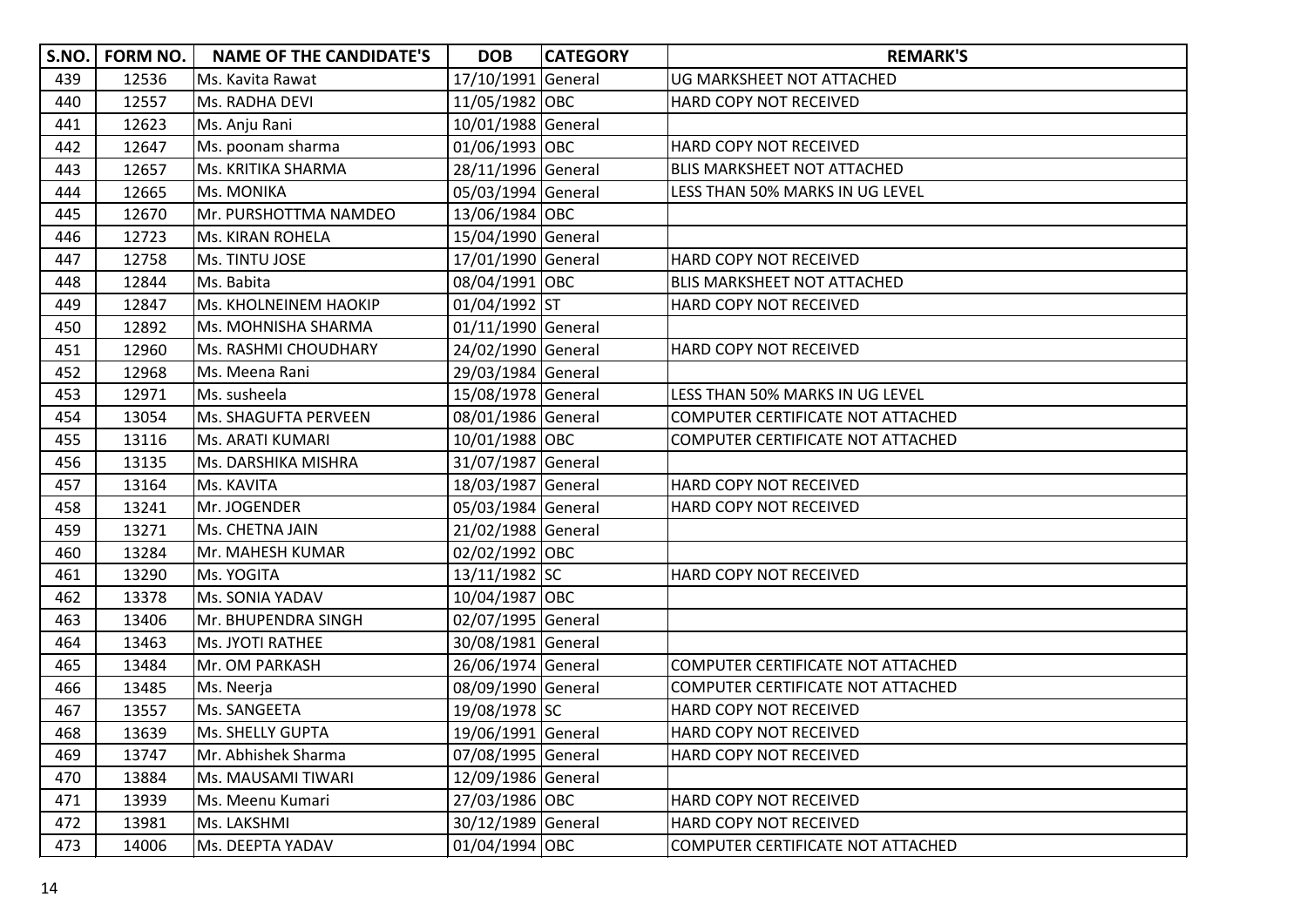| <b>S.NO.</b> | FORM NO. | <b>NAME OF THE CANDIDATE'S</b> | <b>DOB</b>         | <b>CATEGORY</b>         | <b>REMARK'S</b>                                           |
|--------------|----------|--------------------------------|--------------------|-------------------------|-----------------------------------------------------------|
| 474          | 14041    | Ms. Madhu shrivas              | 24/02/1986 General |                         |                                                           |
| 475          | 14072    | Ms. BHARTI SHARMA              | 26/04/1990 General |                         | HARD COPY NOT RECEIVED                                    |
| 476          | 14128    | Mr. ASHWANI                    | 18/10/1986 General |                         | HARD COPY NOT RECEIVED                                    |
| 477          | 14137    | Mr. VIKAS                      | 26/05/1992 General |                         | COMPUTER CERTIFICATE NOT ATTACHED                         |
| 478          | 14300    | Ms. JYOTI PANCHAL              | 06/05/1985 OBC     |                         | HARD COPY NOT RECEIVED                                    |
| 479          | 14357    | Ms. Sangeeta                   | 04/06/1996 General |                         | HARD COPY NOT RECEIVED                                    |
| 480          | 14393    | Ms. LAKSHMI                    | 30/12/1989 General |                         |                                                           |
| 481          | 14451    | Ms. uzma tarannum              | 18/12/1977 General |                         | HARD COPY NOT RECEIVED                                    |
| 482          | 14530    | Ms. Shaanu                     | 07/10/1996 General |                         | HARD COPY NOT RECEIVED                                    |
| 483          | 14685    | Ms. Richa Srivastava           | 01/03/1988 General |                         |                                                           |
| 484          | 14721    | Mr. Ranjana                    | 11/04/1992 OBC     |                         | ESSENTIAL QUALIFICATION IS NOT COMPLETED AS ON 17-03-2018 |
| 485          | 14727    | Ms. priyanka khandelwal        | 16/12/1987 General |                         | HARD COPY NOT RECEIVED                                    |
| 486          | 14749    | Ms. Tara rani                  | 04/08/1987 OBC     |                         | HARD COPY NOT RECEIVED                                    |
| 487          | 14776    | Ms. NIRMALA KUMARI             | 01/08/1983 General |                         | HARD COPY NOT RECEIVED                                    |
| 488          | 14792    | Ms. POONAM YADAV               | 05/11/1980 OBC     |                         | OVERAGE                                                   |
| 489          | 14850    | Mr. YESHPAL SINGH              | 09/10/1986 SC      |                         |                                                           |
| 490          | 15003    | Ms. ansuiya                    | 16/04/1989 General |                         | HARD COPY NOT RECEIVED                                    |
| 491          | 15008    | Ms. Bharti sharma              | 26/04/1990 General |                         | HARD COPY NOT RECEIVED                                    |
| 492          | 15048    | Ms. Asifa parveen              | 20/08/1995 OBC     |                         | HARD COPY NOT RECEIVED                                    |
| 493          | 15065    | Ms. Preeti arya                | 03/12/1996 General |                         | HARD COPY NOT RECEIVED                                    |
| 494          | 15124    | Ms. Hisha Sachdeva Anand       | 18/07/1985 General |                         | HARD COPY NOT RECEIVED                                    |
| 495          | 15163    | Ms. GAZALA NOOR                | 22/06/1991 General |                         | HARD COPY NOT RECEIVED                                    |
| 496          | 15184    | Ms. MAMTA KUMARI               | 15/01/1989 General |                         | HARD COPY NOT RECEIVED                                    |
| 497          | 15259    | Ms. priyanka chaturvedi        | 02/05/1989 General |                         | HARD COPY NOT RECEIVED                                    |
| 498          | 15260    | Ms. ROOPA                      | 10/03/1987 General |                         | COMPUTER CERTIFICATE LESS THAN 6 MONTHS                   |
| 499          | 15271    | Mr. V Ezra Zimik               | 11/07/1987 General |                         | HARD COPY NOT RECEIVED                                    |
| 500          | 15277    | Ms. Rukmani Choubey            | 28/02/1986 General |                         | HARD COPY NOT RECEIVED                                    |
| 501          | 15280    | Ms. KAMINI PANCHAL             | 09/08/1989 General |                         | LESS THAN 50% MARKS IN UG LEVEL                           |
| 502          | 15362    | Mr. KHEM CHAND                 | 17/11/1985 General |                         |                                                           |
| 503          | 15598    | Ms. KIRTI                      | 29/10/1993 General |                         | LESS THAN 50% MARKS IN UG LEVEL                           |
| 504          | 15651    | Mr. ROHAN GAHLOT               | 13/09/1994 SC      |                         |                                                           |
| 505          | 15666    | Mr. RAJNISH KUMAR              | 20/07/1986 General |                         |                                                           |
| 506          | Offline  | <b>ARVIND KUMAR</b>            |                    | 12-01-1992 OBC (PWD-OH) | <b>LESS THAN 50% MARKS IN BLIS</b>                        |

## **Note:**